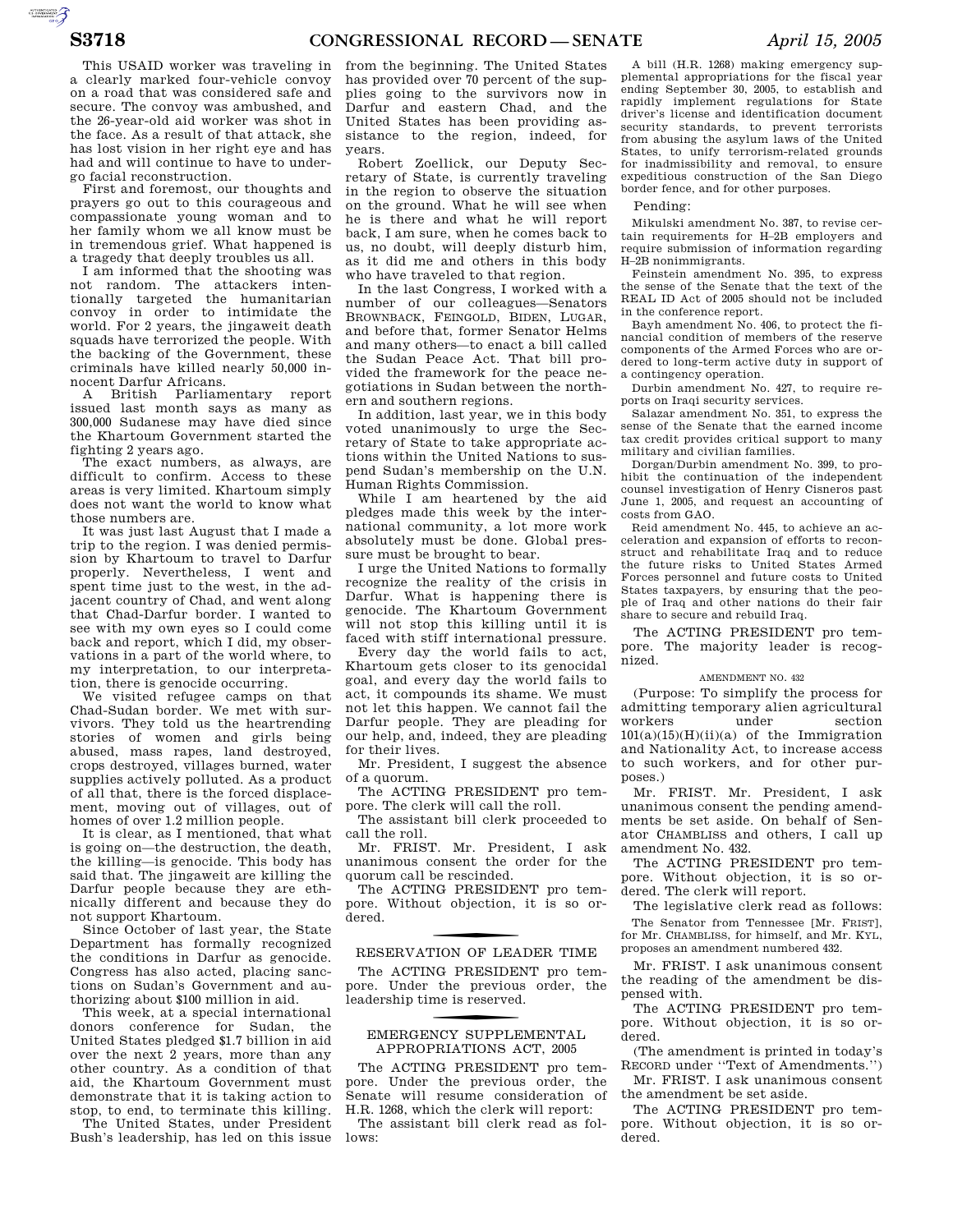## AMENDMENT NO. 375, AS MODIFIED

(Purpose: To provide for the adjustment of status of certain foreign agricultural workers, to amend the Immigration and Nationality Act to reform the H–2A worker program and the Act, to provide a stable, legal agricultural workforce, to extend basic legal protections and better working conditions to more workers, and for other purposes.)

Mr. FRIST. On behalf of Mr. CRAIG and others, I call up amendment No. 375.

The ACTING PRESIDENT pro tempore. The clerk will report.

The legislative clerk read as follows: The Senator from Tennessee [Mr. FRIST], for Mr. CRAIG, for himself, and Mr. KENNEDY, proposes an amendment numbered 375, as modified.

Mr. FRIST. I ask unanimous consent the reading of the amendment be dispensed with.

The ACTING PRESIDENT pro tempore. Without objection, it is so ordered.

(The amendment is printed in today's RECORD under ''Text of Amendments.'')

AMENDMENT NO. 432

#### CLOTURE MOTION

Mr. FRIST. I call for the regular order on the Chambliss amendment. I now send a cloture motion to the desk to the Chambliss amendment.

The ACTING PRESIDENT pro tempore. The cloture motion, having been presented under rule XXII, the Chair directs the clerk to read the motion.

The legislative clerk read as follows: CLOTURE MOTION

We the undersigned Senators, in accordance with the provisions of rule XXII of the Standing Rules of the Senate, do hereby move to bring to a close debate on the pending Chambliss amendment to Calendar No. 67, H.R. 1268.

Bill Frist, Saxby Chambliss, Mitch McConnell, Elizabeth Dole, Larry Craig, Judd Gregg, Norm Coleman, Trent Lott, Arlen Specter, George V. Voinovich, Bob Bennett, Pete Domenici, Pat Roberts, Orrin Hatch, Richard Burr, John Cornyn, James Talent, Chuck Hagel.

## AMENDMENT NO. 375

## CLOTURE MOTION

Mr. FRIST. I ask we resume the Craig amendment, and I send a cloture motion to the desk to the Craig amendment.

The ACTING PRESIDENT pro tempore. The cloture motion, having been presented under rule XXII, the Chair directs the clerk to read the motion.

The legislative clerk read as follows: CLOTURE MOTION

We the undersigned Senators, in accordance with the provisions of rule XXII of the Standing Rules of the Senate, do hereby move to bring to a close debate on the pending Craig amendment to Calendar No. 67, H.R. 1268.

Bill Frist, Larry Craig, Mitch McConnell, Elizabeth Dole, Judd Gregg, Saxby Chambliss, Trent Lott, George V. Voinovich, Arlen Specter, Bob Bennett, Pete Domenici, Pat Roberts, John E. Sununu, Orrin Hatch, Richard Burr, John Cornyn, James Talent, Chuck Hagel.

## CLOTURE MOTION

Mr. FRIST. I now send a cloture motion to the desk to the underlying bill.

The ACTING PRESIDENT pro tempore. The cloture motion, having been presented under rule XXII, the Chair directs the clerk to read the motion.

The legislative clerk read as follows: CLOTURE MOTION

We the undersigned Senators, in accordance with the provisions of rule XXII of the Standing Rules of the Senate, do hereby move to bring to a close debate on Calendar No. 67, H.R. 1268.

Bill Frist, Mitch McConnell, Elizabeth Dole, Olympia Snowe, Norm Coleman, Pat Roberts, Orrin Hatch, John Cornyn, Craig Thomas, Michael Enzi, Larry E. Craig, Trent Lott, George V. Voinovich, Bob Bennett, Pete Domenici, Richard Burr, James Talent.

Mr. FRIST. I ask unanimous consent that the live quorums, with respect to the four pending cloture motions, be waived.

The ACTING PRESIDENT pro tempore. Without objection, it is so ordered.

Mr. FRIST. For the information of Senators, we now have four cloture motions filed in relation to the emergency supplemental. They are filed on the Mikulski amendment on H–2B visas, the Chambliss AgJOBS amendment, the Craig AgJOBS amendment, and to the underlying emergency supplemental.

This will ensure votes in relation to the three amendments and then allow the Senate to move toward finishing the bill. I remind my colleagues we will be able to consider additional amendments either Monday evening or after the cloture votes have occurred on Tuesday.

I thank my colleagues and hope we can move quickly next week to pass this important bill in order to provide the appropriate resources to our troops. The cloture motions are filed to further the bringing of this bill to closure. It is an important bill to support our troops in Afghanistan and Iraq—indeed, around the world—and also the important tsunami relief.

With what I have outlined, we will be able to take what are now still more than two pages of amendments, outside of the many immigration amendments that have emerged in the period over the last several days, and give them some order so we can bring this bill to closure. Again, I want to reaffirm our commitment to address immigration in the future. It is a very important issue, but we will be having these three cloture votes on the immigration issues I briefly outlined, and we have filed cloture on the underlying bill, which does allow us to stay on amendments, germane amendments that were laid down to changing, altering, improving this bill as we go forward.

I yield the floor.

The ACTING PRESIDENT pro tempore. The Senator from Ohio.

AMENDMENT NO. 340

Mr. DEWINE. Mr. President, I call up amendment No. 340 and ask for its immediate consideration.

The ACTING PRESIDENT pro tempore. Without objection, the pending amendments are set aside. The clerk will report.

The legislative clerk read as follows: The Senator from Ohio [Mr. DEWINE], for himself, Mr. DURBIN, and Mr. COLEMAN, proposes an amendment numbered 340.

Mr. DEWINE. I ask unanimous consent the reading of the amendment be dispensed with.

The ACTING PRESIDENT pro tempore. Without objection, it is so ordered.

The amendment is as follows:

(Purpose: To increase the period of continued TRICARE coverage of children of members of the uniformed services who die while serving on active duty for a period of more than 30 days)

At the appropriate place, insert the following:

## **SEC.** ll**. INCREASED PERIOD OF CONTINUED TRICARE COVERAGE OF CHILDREN OF MEMBERS OF THE UNIFORMED SERVICES WHO DIE WHILE SERVING ON ACTIVE DUTY FOR A PERIOD OF MORE THAN 30 DAYS.**

(a) PERIOD OF ELIGIBILITY.—Section 1079(g) of title 10, United States Code, is amended— (1) by inserting "(1)" after " $(g)$ "; and

(2) by striking the second sentence and inserting the following:

 $(2)$  In addition to any continuation of eligibility for benefits under paragraph (1), when a member dies while on active duty for a period of more than 30 days, the member's dependents who are receiving benefits under a plan covered by subsection (a) shall continue to be eligible for such benefits during the three-year period beginning on the date of the member's death, except that, in the case of such a dependent who is a child of the deceased, the period of continued eligibility shall be the longer of the following periods beginning on such date:

'(A) Three years.

''(B) The period ending on the date on which the child attains 21 years of age.

''(C) In the case of a child of the deceased who, at 21 years of age, is enrolled in a fulltime course of study in a secondary school or in a full-time course of study in an institution of higher education approved by the administering Secretary and was, at the time of the member's death, in fact dependent on the member for over one-half of the child's support, the period ending on the earlier of the following dates:

''(i) The date on which the child ceases to pursue such a course of study, as determined by the administering Secretary.

''(ii) The date on which the child attains 23 years of age.

''(3) For the purposes of paragraph (2)(C), a child shall be treated as being enrolled in a full-time course of study in an institution of higher education during any reasonable period of transition between the child's completion of a full-time course of study in a secondary school and the commencement of an enrollment in a full-time course of study in an institution of higher education, as determined by the administering Secretary.

''(4) No charge may be imposed for any benefits coverage under this chapter that is provided for a child for a period of continued eligibility under paragraph (2), or for any benefits provided to such child during such period under that coverage.

(b) EFFECTIVE DATE.—The amendments made by this section shall take effect as of October 1, 2001, and shall apply with respect to deaths occurring on or after such date.

Mr. DEWINE. Mr. President, this amendment is cosponsored by Senator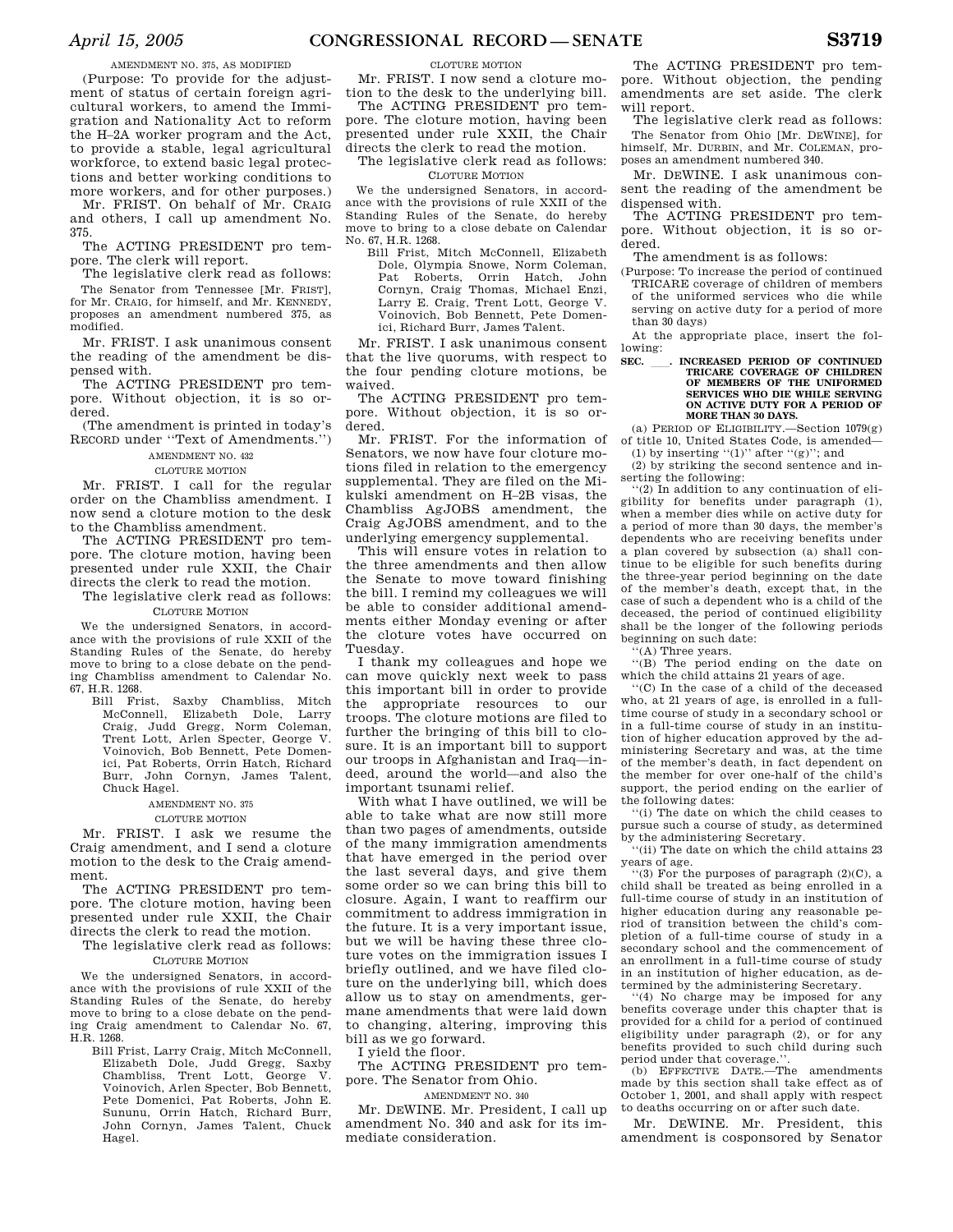DURBIN, Senator COLEMAN, Senator DOLE, Senator KENNEDY, Senator SALAZAR, and Senator CORZINE. This amendment is designed to improve the health care access for those children who have lost a parent on active military duty.

To understand the need for this amendment, we have to look at the current status of the law, to understand the problem, to understand why we need to change it. Currently, the dependent child—children of a deceased service member—will receive medical benefits under the TRICARE prime, for 3 years after that service member has died, at no cost. But following that period, the dependent child may continue to receive TRICARE prime at the retiree dependent premium rate available to children until the age of 21, or 23 if enrolled in school. But they have to pay for it.

Also, if a dependent child's military parent dies, that child moves down on the food chain, in terms of availability of services. What that means is that if, for example, there is a doctor's appointment opening, an Active-Duty dependent would get preference to schedule that appointment over the dependent child whose parent has died in service.

Let me state that again. Let me make sure my colleagues understand me. To take one example, if there is a doctor's appointment opening and your parent is alive, you get preference over a child whose parent was killed in Iraq or killed in Afghanistan.

That is simply not fair. That is not right. I don't think any Member of the Senate, who really understands that, would say that is right. Our amendment would change that. What our amendment will do is put the surviving children of service members killed in service to our country in the same position as if their parent would have lived and continued to serve in the military. It puts them in no better position, but it puts them in the same position. That is all this amendment does. That is the right thing to do.

What our amendment would do simply is to extend TRICARE prime to every dependent child of a deceased service member at no cost—the same thing as if the parent would have lived—until the dependent's age of 21, or 23 if the dependent attends college. It is the same as if the service member were still alive.

Maintaining this level of TRICARE coverage guarantees the surviving dependents will continue to have access to some of the best doctors this country has to offer and would receive adequate health care and treatment.

This is the right thing to do, it is fair, and it is just. I believe it is what the American people, if they understood the issue, if the issue was explained to them, would clearly want us to do. To do any less for the surviving children of our service members who have been killed in service to our country is simply not right.

I ask unanimous consent that two letters of support be printed in the RECORD.

There being no objection, the material was ordered to be printed in the RECORD, as follows:

RESERVE OFFICERS ASSOCIATION

## OF THE UNITED STATES,

*Washington, DC, April 11, 2005.*  Hon. MIKE DEWINE,

## *U.S. Senate, Washington, DC.*

DEAR SENATOR DEWINE: The Reserve Officers Association, representing 75,000 Reserve Component members, supports your amendment to the emergency supplemental appropriation, SR 109–052, to increase the period of continued TRICARE coverage of children of members of the uniformed services who die while serving on active duty for a period of more than 30 days.

The Department of Defense (DoD) has relied heavily on the Guard and Reserve to provide almost half of the troop support for Iraq and Afghanistan and this does not even take into consideration the number of members who have volunteered for duty during this time. It has been announced that this level of Reserve Component support has become the norm.

Your bill will provide a limited entitlement, in keeping with business case principles, that allows a member to serve their country knowing that their family will be taken care of if they give the ultimate sacrifice—their life.

The Active and Reserve Components, are entering into a new phase of protracted warfare and we need to update our outdated personnel practices to reflect this new environment. Congressional support for our nation's military men and women in the Guard and Reserve is and always will be appreciated.

Sincerely,

ROBERT A. MCINTOSH, *Major General (Ret), USAFR, Executive Director.* 

> NATIONAL MILITARY FAMILY ASSOCIATION,

> > *April 10, 2005.*

Senator MIKE DEWINE,

*U.S. Senate,* 

*Washington DC* 

DEAR SENATOR DEWINE: The National Military Family Association (NMFA) is a national nonprofit membership organization whose sole focus is the military family. NMFA's mission is to serve the families of the seven uniformed services through education, information, and advocacy. On behalf of NMFA and the families it serves, I would like to thank you for introducing important<br>amendments in The Emergency Suppleamendments in The Emergency mental Wartime Appropriations Act, to enhance benefits for survivors of those servicemembers who have made the supreme sacrifice for their Nation.<br>NMFA strongly believes

NMFA strongly believes that servicemembers deaths should be treated equally. Servicemembers are on duty 24 hours a day, 7 days a week, 365 days a year. Through their oath, each servicemember's commitment is the same. The survivor benefit package should not create inequities by awarding different benefits to families who lose a servicemember in a hostile zone versus those who lose their loved one in a training mission preparing for service in a hostile zone. To the family, there is no difference. Your amendment would extend the death gratuity increase proposed by the Administration to survivors of all active duty deaths, not just those that are combat related.

NMFA also supports the amendment you propose to extend the TRICARE Prime medical benefit to any dependent child of a deceased servicemember at not cost until the age of 21 or 23 if enrolled in school. This is a benefit that would have been available to these children had their servicemember parent lived and remained on active duty. The freedom from worrying about copays and deductibles when a child needs to see a doctor is very important for the surviving parent.

Thank your for your support and interest in military families. If NMFA can be of any assistance to you in other areas concerning military families, please feel free to contact Kathy Moakler in the Government Relations Department at 703.931.6632. Sincerely,

#### CANDACE A. WHEELER,

*Chairman/Chief Executive Officer.* 

Mr. DEWINE. Mr. President, one letter is from the Reserve Officers Association and one is from the National Military Family Association.

I wish to share an excerpt from the letter from the ROA. Regarding health care benefits, it reads in part as follows:

Your bill will provide a limited entitlement in keeping with business case principles that allows a member to serve their country knowing that their family will be taken care of if they give the ultimate sacrifice—their life.

We owe the families of those who have lost loved ones in active duty our gratitude and our support. It is time to do a better job of caring for these families. It is time to ensure that this Congress does what is right. I ask my colleagues to stand with me and with my other colleagues to support these families and do our part as they have done theirs.

As I said, I am joined in this amendment by Senators DURBIN, COLEMAN, DOLE, KENNEDY, SALAZAR, and CORZINE. We believe this is the equitable thing to do, it is the fair thing to do, and it is the right thing to do.

Again, to repeat: All it does is put this child who has lost a parent in Iraq, who lost a parent in Afghanistan, who has lost a parent in service to our country, in the same position that child would have been if that parent would have continued to serve in the military and would have continued to live.<br>Today

without this amendment, that child is discriminated against. After 3 years, that child has to pay for his or her own premium, that family has to pay the premium and, not only that, even if they pay the premium, they are put in a different position than if the parent would have lived. The child of a person in the military who lives is in a better position than a child of a person in the military who is deceased, and that is wrong. This amendment corrects that.

I ask unanimous consent that this amendment be set aside for the moment.

The ACTING PRESIDENT pro tempore. Without objection, it is so ordered.

## AMENDMENT NO. 342

Mr. DEWINE. Mr. President, I now ask that my amendment No. 342 be called up.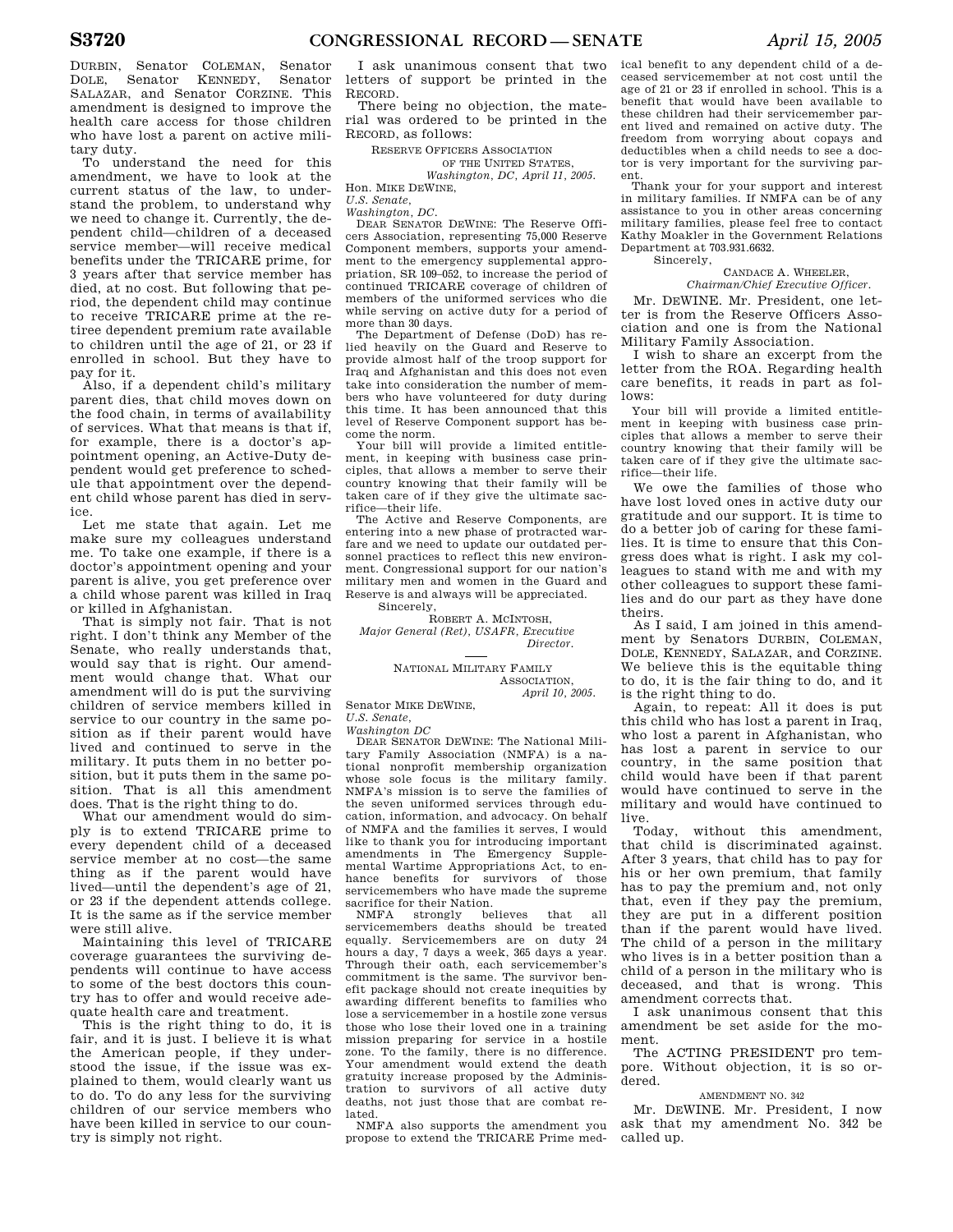The ACTING PRESIDENT pro tempore. The clerk will report.

The legislative clerk read as follows: The Senator from Ohio [Mr. DEWINE], for himself, and Mr. BINGAMAN, Mr. COLEMAN, Mr. NELSON, Mr. MARTINEZ, Mr. CORZINE, Mr. CHAFEE, Mr. DODD, Mr. DURBIN, Mr. ALEX-ANDER, Mr. MARTINEZ, Mr. SMITH, Mr. SPEC-TER, Mr. KENNEDY, Mr. LAUTENBERG, and Mr. OBAMA, proposes an amendment numbered 342.

Mr. DEWINE. Mr. President, I ask unanimous consent that reading of the amendment be dispensed with.

The ACTING PRESIDENT pro tempore. Without objection, it is so ordered.

The amendment is as follows:

(Purpose: To appropriate \$10,000,000 to provide assistance to Haiti using Child Survival and Health Programs funds, \$21,000,000 to provide assistance to Haiti using Economic Support Fund funds, and \$10,000,000 to provide assistance to Haiti using International Narcotics Control and Law Enforcement funds, to be designated as an emergency requirement)

On page 183, after line 23, add the following:

FUNDS APPROPRIATED TO THE PRESIDENT

UNITED STATES AGENCY FOR INTERNATIONAL DEVELOPMENT

CHILD SURVIVAL AND HEALTH PROGRAMS FUND

For necessary expenses to provide assistance to Haiti under chapter 1 of part I of the Foreign Assistance Act of 1961, for child survival, health, and family planning/reproductive health activities, in addition to funds otherwise available for such purposes, \$10,000,000, to remain available until expended: *Provided*, That the amount provided under this heading is designated as an emergency requirement pursuant to section 402 of the conference report to accompany S. Con. Res. 95 (108th Congress).

### ASSISTANCE TO HAITI

SEC. 2105. (a)(1) The total amount appropriated by this chapter under the heading 'ECONOMIC SUPPORT FUND'' is increased by \$21,000,000. Of the total amount appropriated under that heading, \$21,000,000 shall be available for necessary expenses to provide assistance to Haiti.

(2) Of the funds made available under paragraph (1), up to \$10,000,000 may be made available for election assistance in Haiti.

(3) Of the funds made available under paragraph (1), up to \$10,000,000 may be made available for public works programs in Haiti.

(4) Of the funds made available under paragraph (1), up to \$1,000,000 may be made available for administration of justice programs in Haiti.

(5) The amount made available under paragraph (1) is designated as an emergency requirement pursuant to section 402 of the conference report to accompany S. Con. Res. 95 (108th Congress).

(b)(1) The total amount appropriated by this chapter under the heading ''INTER-NATIONAL NARCOTICS CONTROL AND LAW EN-FORCEMENT'' is increased by \$10,000,000. Of the total amount appropriated under that heading, \$10,000,000 shall be available for necessary expenses to provide assistance to Haiti.

(2) Of the funds made available under paragraph (1), up to \$5,000,000 may be made available for training and equipping the Haitian National Police.

(3) Of the funds made available under paragraph (1), up to \$5,000,000 may be made available to provide additional United States civilian police in support of the United Nations Stabilization Mission in Haiti.

(4) The amount made available under paragraph (1) is designated as an emergency requirement pursuant to section 402 of the conference report to accompany S. Con. Res. 95 (108th Congress).

Mr. DEWINE. Mr. President, this amendment is cosponsored by Senators BINGAMAN, COLEMAN, NELSON, CORZINE, DOLE, CHAFEE, DODD, DURBIN, ALEX-ANDER, MARTINEZ, SMITH, SPECTER, KENNEDY, LAUTENBERG, and OBAMA. It will provide additional emergency assistance to Haiti. Unfortunately, the fact is that the bill before us now contains virtually no additional economic assistance to Haiti, the poorest country in our hemisphere.

Haiti today is on the brink of collapse. Elections are scheduled in November, but there is grave social unrest and horrible poverty that is spinning Haiti back into its previous cycles of violence and instability. Haiti is our neighbor to the south, about an hour and a half plane trip from Miami. Twice in the last decade, American marines, American troops, have had to go to Haiti.

There is an interim government in Haiti, a government that was supported and is supported and backed by the United States and by the international community, but the situation is very precarious. That interim government is scheduled to give way to a permanent government after elections that are now scheduled for November of this year. There is an international peacekeeping force in Haiti, but there is significant violence, and the government is, quite frankly, tottering.

Money is needed in this emergency supplemental for emergency reasons in Haiti. We cannot wait for the normal appropriations process. First of all, money is needed for the elections. The United States will have to contribute toward these elections. We will have to take the lead, and other countries, of course, will participate, if elections are going to be held.

Those elections were not scheduled when the last appropriations bill went through this Congress. No one could have totally foreseen what the exact situation would have been in Haiti when the last appropriations bill was approved by this Congress. The violence has continued. The international peacekeeping force has not been as aggressive as some of us would have liked to have seen it, and therefore violence has continued. Some of the pro-Aristide forces are responsible for some of the violence, and some of the old regime people dating back to Baby Doc are responsible for some of the violence. The situation is not good.

Some of this money, quite frankly, needs to be used for humanitarian assistance. Some of the money needs to be used to train the police. Some of the money needs to be used to deal with the unemployment situation.

My colleagues and I—a long bipartisan list that I have read with seven Republicans have sponsored this amendment—are working with the chairman of the subcommittee and with the chairman of the full committee to see what funds might be available and what we might be able to work out with regard to this amendment.

If the United States does not stay engaged in Haiti, the day will not be far off when there will be more chaos in Haiti than there already is, and the government may fall. American troops may be back in Haiti at great cost to us, potential lives as well as money, and we may once again see more people flooding toward the United States. This will be money that is very well spent, and, quite frankly, I believe we have no choice but to spend this money.

I ask unanimous consent that this amendment be set aside.

The ACTING PRESIDENT pro tempore. Without objection, it is so ordered.

Mr. DEWINE. Mr. President, I wish to talk now about two other amendments one of which has already been offered and one which will be offered that I have cosponsored.

Haiti is not the only emergency need that cannot wait another 6 or 9 months for funding. I wish to first talk about an amendment that Senator KOHL and I sponsored and that Senator COCHRAN has been very helpful in regard to.

Our amendment provides additional emergency money for food aid. The President in his budget requested \$150 million in additional emergency food aid in this bill. Quite frankly, we need to do more. Accounts have been drained, and over 17 million people are in need of emergency food aid in the world. That is a very conservative estimate.

Last week, the United Nations World Food Program announced that it would be forced to cut rations to Darfur to make their supplies last. As Senator FRIST so eloquently spoke just a few moments ago, the people in this part of the world suffered through genocide, and now they will starve. In addition, the U.S. Agency for International Development has been forced to cut programs in Sudan and Angola, Nicaragua, Rwanda, Ghana, Eritrea—all food programs.

We know, of course, about the highprofile food aid emergencies, such as the people affected by the tsunami in Southeast Asia and the people in Darfur, but what we really do not hear so much about is the need for food as a result of the locust infestation that swept through Africa last year, devastating crops, and what we do not hear about is the devastating floods in Bangladesh that leave women and children without any means of survival. We cannot tell these 17 million starving people of the world to wait. We can't tell them to wait for the regular appropriations cycle because, frankly, by then, for them at least, it will be too late.

When this amendment comes to the floor, the amendment sponsored by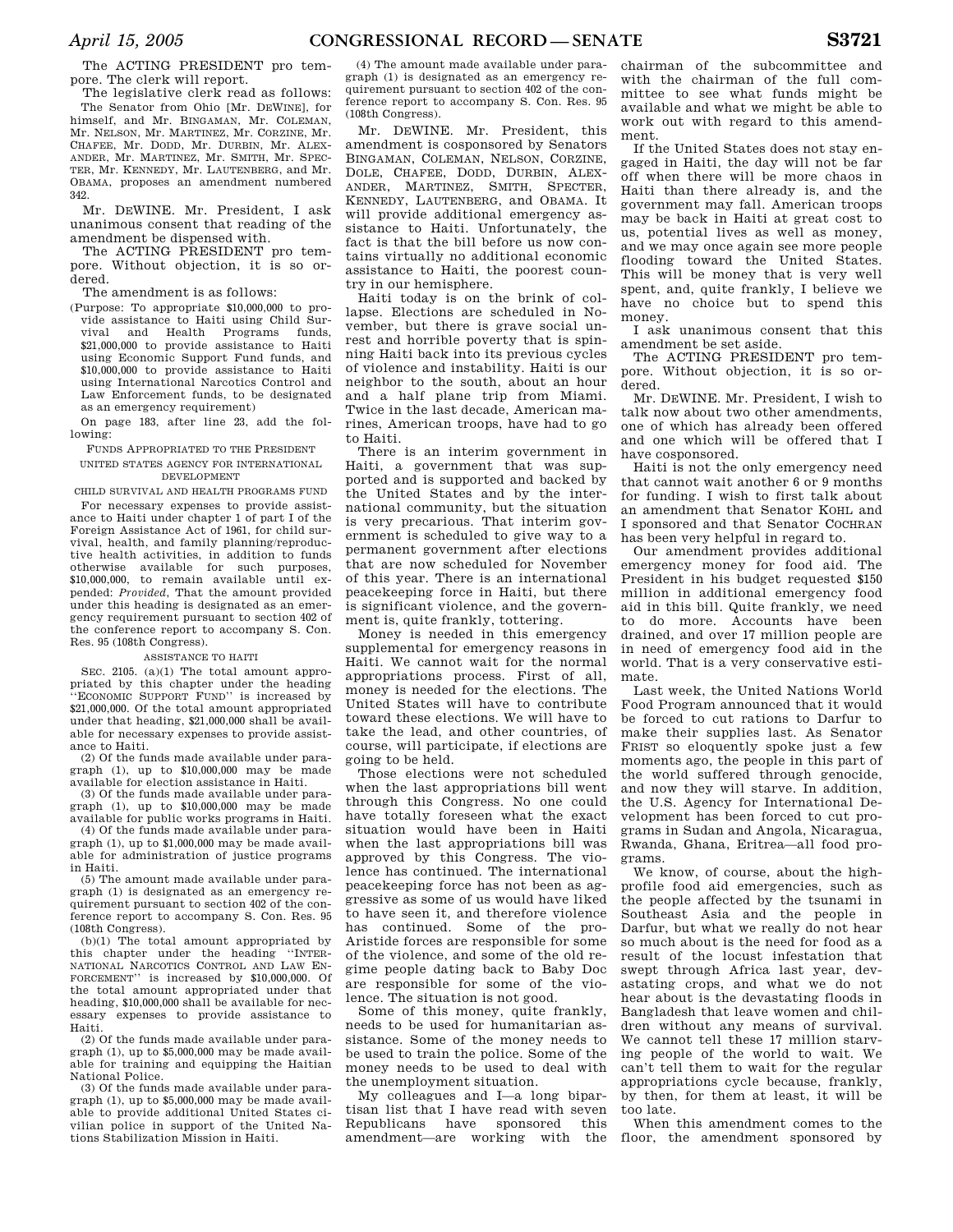Senator KOHL and me, I urge my colleagues to support this amendment to provide this emergency food. It is lifesaving. It will make a difference. Lives are, in fact, saved.

Finally, I am cosponsoring an amendment offered by Senator CORZINE, together with Senators BROWNBACK and DURBIN, that would provide \$93.5 million to address the crisis in the Darfur region of Sudan.

Again, I thank my colleague, Senator FRIST, who has on many occasions been to Sudan and has personally done humanitarian work there, and who has been so very active on the floor of the Senate as well. I thank him for his eloquent words a few minutes ago and for his great leadership.

I also thank my other colleagues who have taken the lead in this area and for their comments on the floor about this particular amendment and the dire situation in Darfur. They have been deeply committed to helping this troubled region of our world, and I commend them for their work.

The amendment would provide \$52 million in assistance for the African Union. The African Union is trying to stop the genocide, and we have a moral obligation to support their mission.

This amendment also addresses the overwhelming humanitarian crisis in Darfur—providing \$40.5 million for international disaster assistance. The United Nations International Children's Fund estimates that they only have access to 5 to 10 percent of Darfur and only can get into 5 or 10 percent, and they have access only to one-third of the millions of people living in the region. Children's lives depend on our vote on this amendment.

This amendment is budget neutral.

I urge all of my colleagues who have raised their voices on the floor in opposition to the crimes being committed in Darfur to vote for this amendment and to vote for the accompanying amendment containing the Darfur Accountability Act. The genocide in Darfur must end, and it must end now.

I understand that we cannot address every problem in the world in this particular bill and that some things will have to wait for the regular appropriations cycle, but the things that I have come to the floor to talk about this morning simply will not wait. Lives are at stake if we do not address them in this bill, and lives will, in fact, be lost. Each one of the items that I have talked about is a matter of crisis, a matter of emergency.

They need to be included in this bill. I yield the floor and suggest the absence of a quorum.

The ACTING PRESIDENT pro tempore.

The clerk will call the roll.

The assistant legislative clerk proceeded to call the roll.

Mr. SCHUMER. Mr. President, I ask unanimous consent that the order for the quorum call be rescinded.

The ACTING PRESIDENT pro tempore. Without objection, it is so ordered.

AMENDMENT NO. 451 Mr. SCHUMER. Mr. President, I send an amendment to the desk, and I ask unanimous consent that Senators MI-KULSKI, STABENOW, DODD, BOXER, DOR-GAN, LIEBERMAN, CLINTON, and AKAKA be added as cosponsors of this amendment.

The ACTING PRESIDENT pro tempore. Without objection, it is so ordered.

The clerk will report.

The assistant legislative clerk read as follows:

The Senator from New York [Mr. SCHU-MER], for himself, Ms. MIKULSKI, Ms. STABENOW, Mr. DODD, Mrs. BOXER, Mr. DOR-GAN, Mr. LIEBERMAN, Mrs. CLINTON, and Mr. AKAKA, proposes an amendment numbered 451.

Mr. SCHUMER. Mr. President, I ask unanimous consent that further reading of the amendment be dispensed with.

The ACTING PRESIDENT pro tempore. Without objection, it is so ordered.

The amendment is as follows:

(Purpose: To lower the burden of gasoline prices on the economy of the United States and circumvent the efforts of OPEC to reap windfall oil profits)

On page 231, between lines 3 and 4, insert the following:

SEC. 6047.(a) Congress finds that—

(1) the prices of gasoline and crude oil have a direct and substantial impact on the financial well-being of families of the United States, the potential for national economic recovery, and the economic security of the United States;

(2) on April 12, 2005, crude oil prices closed at the exceedingly high level of \$51.86 per barrel and the price of crude oil has remained above \$50 per barrel since February 22, 2005;

(3) on April 11, 2005, the Energy Information Administration announced that the national price of gasoline, at \$2.28 per gallon—

(A) had set a new record high for a 4th consecutive week;

(B) was \$0.49 higher than last year; and

(C) could reach even higher levels in the near future;

(4) despite the severely high, sustained price of crude oil—

(A) the Organization of Petroleum Exporting Countries (referred to in this section as ''OPEC'') has refused to adequately increase production to calm global oil markets and officially abandoned its \$22–\$28 price target; and

(B) officials of OPEC member nations have publicly indicated support for maintaining oil prices of \$40–\$50 per barrel;

(5) the Strategic Petroleum Reserve (referred to in this section as ''SPR'') was created to enhance the physical and economic security of the United States;

(6) the law allows the SPR to be used to provide relief when oil and gasoline supply shortages cause economic hardship;

(7) the proper management of the resources of the SPR could provide gasoline price relief to families of the United States and provide the United States with a tool to counterbalance OPEC supply management policies;

(8) the Administration's current policy of filling the SPR despite the fact that the SPR is more than 98 percent full has exacerbated the rising price of crude oil and record high retail price of gasoline;

(9) in order to combat high gasoline prices during the summer and fall of 2000, President

Clinton released 30,000,000 barrels of oil from the SPR, stabilizing the retail price of gasoline;

(10) increasing vertical integration has allowed—

(A) the 5 largest oil companies in the United States to control almost as much crude oil production as the Middle Eastern members of OPEC, over of domestic refiner capacity, and over 60 percent of the retail gasoline market; and

(B) the top 10 oil companies in the world to make more than \$100,000,000,000 in profit and in some instances to post record-breaking fourth quarter earnings that were in some cases more than 200 percent higher than the previous year;

(11) the Administration has failed to manage the SPR in a manner that would provide gasoline price relief to working families; and

(12) the Administration has failed to adequately demand that OPEC immediately increase oil production in order to lower crude oil prices and safeguard the world economy.

(b) It is the sense of Congress that the President should—

(1) directly confront OPEC and challenge OPEC to immediately increase oil production; and

(2) direct the Federal Trade Commission and Attorney General to exercise vigorous oversight over the oil markets to protect the people of the United States from price gouging and unfair practices at the gasoline pump.

 $(c)(1)$  For the period beginning on the date of enactment of this Act and ending on the date that is 30 days after the date of enactment of this Act—

(A) deliveries of oil to the SPR shall be suspended; and

(B) 1,000,000 barrels of oil per day shall be released from the SPR.

(2) If necessary to lower the burden of gasoline prices on the economy of the United States and to circumvent the efforts of OPEC to reap windfall crude oil profits, 1,000,000 barrels of oil per day shall be released from the Strategic Petroleum Reserve for an additional 30 days.

Mr. SCHUMER. Mr. President, the amendment I have offered will allow the Federal Government to take long overdue action to curb the record high gasoline prices that are plaguing American consumers at the pump. As my colleagues are aware, for weeks, oil and gasoline prices have been placing an immense burden on working families. They are burning a hole in every wallet and pocketbook in America, and they are threatening our fragile recovery. The March numbers showed that consumers are not spending on other things because of the high prices of gasoline and other petroleum products. It is time this body took action to protect our Nation's economic security from sky-high oil prices and the whims of the OPEC cartel.

This amendment would provide the American consumer with relief by halting the diversion of oil from markets to the Strategic Petroleum Reserve, and by releasing an amount of oil from the reserve through a swap program in order to increase supply, quell the markets, and bring down prices at the pump.

What we are faced with is the simple market economics of supply and demand. If demand goes up, price goes up. If supply goes up, price goes down. At a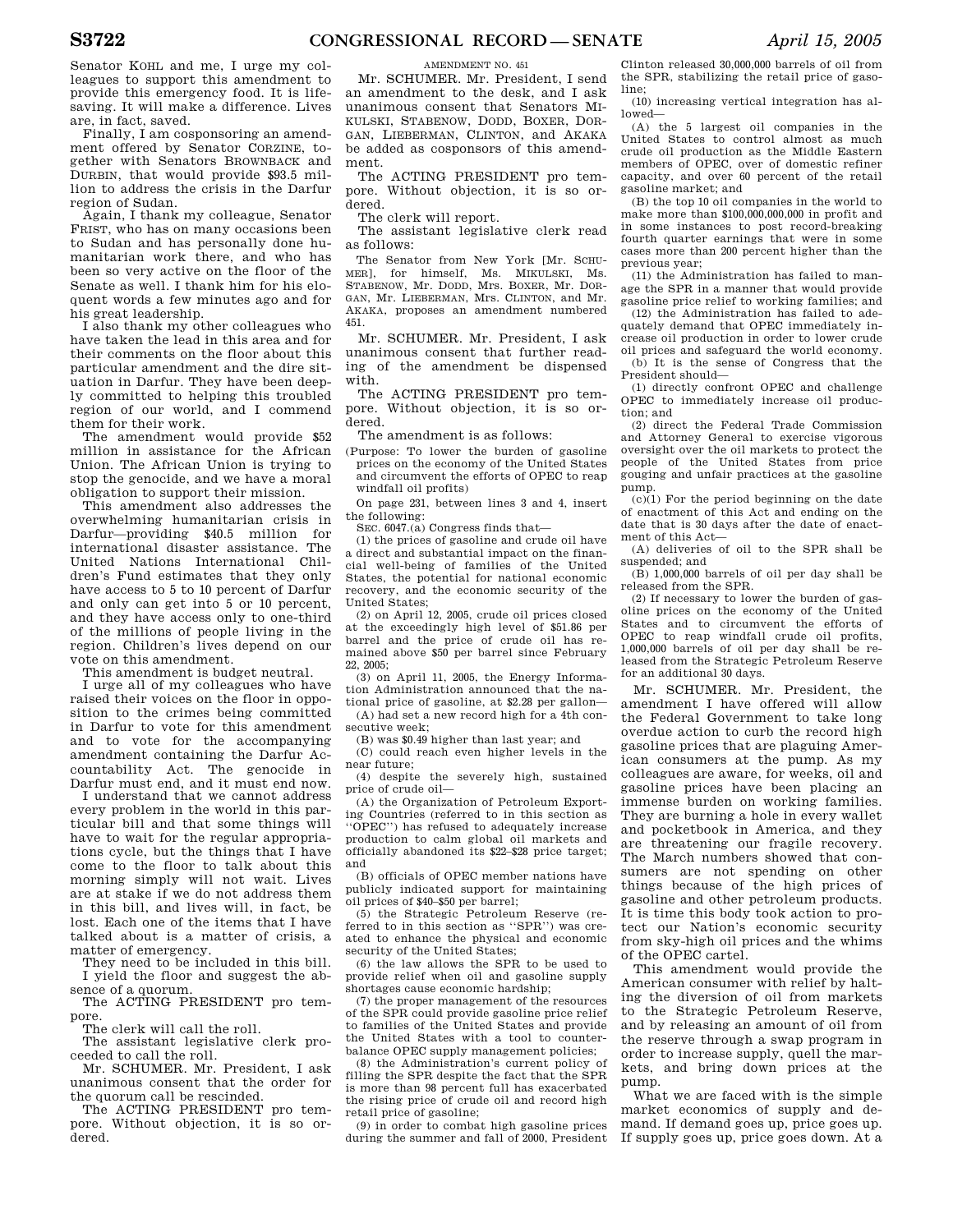time when we are facing recordbreaking gasoline prices, it is unfathomable that the Federal Government would actually be taking oil off the market and exacerbating the high costs of working families.

The price of crude oil has remained at near record highs for the first half of 2005. Oil has been trading at over \$50 a barrel since February 22. The prices have already burdened Americans, particularly in my home State of New York and the Northeast where we rely on home heating oil to heat our homes, as people have done throughout the winter.

I know a lot of these families were hoping for a quick spring so they could enjoy relief from the high energy prices. Unfortunately, that has not been the case, as the increased burden of oil costs has just moved from the home and now, as we approach spring, to the highway. As Americans are beginning to plan for their summer vacations and road trips, the price of gasoline has reached a record high for the fourth week in a row.

The Energy Information Administration predicted that the current price of \$2.28 a gallon—that is 49 cents, just about half a dollar up from last year could give way to even higher prices in the future.

We know who is being hurt by these oil prices, and we know who is benefiting—OPEC. OPEC made over \$300 billion in oil revenue last year. They stand to gain much more if the price stays in the stratosphere. And they have a policy which they keep changing. Originally, they said \$22 to \$28 a barrel would be their policy. Now they say they are comfortable at oil remaining at \$40 to \$50 permanently. I know who will not be comfortable—American families who depend on affordable oil to commute to work, heat their homes, and provide for their energy needs.

Some of my colleagues may be asking: Didn't OPEC agree to increase production by 500,000 barrels a day? The reality is that OPEC's pledge to increase production on paper has not reduced prices at the pump. OPEC cut a million barrels in the face of rising prices, and now they say they are going to raise it 500,000 barrels. But we are not sure this is happening because it may be a paper transaction. When it comes to the talk of increasing production by another 500,000 barrels, an increase that might actually result in a production raise, it is no surprise that OPEC members are balking. Venezuela, Nigeria, and Libya—all have indicated they would oppose such an increase. That is another reason we should use the SPR because there is a division in OPEC, and we can strengthen the hands of those more responsible nations that want to increase production to meet the increasing demand in the world.

What has the administration done on this? It has continued its policy of taking oil off the market and placing it in the SPR. This policy, which further

tightens the oil market by taking much-needed supplies out of commerce, is slated to take an average of 85,000 barrels a day off the market during the height of the driving season.

I understand some of my colleagues are convinced the SPR should not be touched, even to safeguard our economic security. I would argue that the concerns to this degree do not properly balance America's physical security needs against our economic security needs. The SPR is now 98 percent full. We are not recommending a sale but, rather, a swap so the oil would be replaced presumably at a lower price, and we would have the full amount of oil in the SPR once again.

The administration has these tools, and yet we are letting OPEC control the whole show. If we showed them we meant business, that we were willing to mix in, they would be far more reticent, far more reluctant to raise the price at will in the light of increasing demand from China, India, our country, and other places.

It is about time we did this. I urge my colleagues to join me in protecting the pocketbook of working families from OPEC's profiteering by supporting the amendment.

I yield the floor.

I suggest the absence of a quorum.

The ACTING PRESIDENT pro tempore. The clerk will call the roll.

The legislative clerk proceeded to call the roll.

Mr. SESSIONS. Mr. President, I ask unanimous consent the order for the quorum call be rescinded.

The ACTING PRESIDENT pro tempore. Without objection, it is so ordered.

Mr. SESSIONS. Mr. President, I want to make some remarks today on the Defense supplemental we have before us. It is critical we pass that legislation. I have been exceedingly disappointed that critical legislation to support our troops who are serving us in Iraq and Afghanistan and other areas around the world is being held up by what now appears to be a prolonged and extensive debate on immigration. More than that, we are being asked to vote on a very significant immigration legislation. No. 1, the AgJOBS bill is 105 pages. As I read it, Mr. President, as I know you have, it is breathtakingly deficient. It will undermine our current immigration system, make it much worse. It is an abomination. Yet I understand at one point the sponsors, Senators CRAIG and KENNEDY, said they had over 60 Senators prepared to vote for it. Now, they are peeling off right and left and we may certainly hope there are not votes sufficient to pass this legislation we will be voting on now on a defense bill.

I was in an Immigration Subcommittee hearing yesterday, chaired by Senator CORNYN who chairs the Judiciary Subcommittee on Immigration. It was a very informative and important hearing. He has been working on this for many months now, trying to

hammer out something that makes sense for America. Yet now we are rushing through to vote on this bill. I want to share some thoughts about it.

I want to strongly oppose the AgJOBS Act. I oppose it, not only because it has nothing to do with the money we need to support our troops in Iraq and will no doubt, and already has, slow down the bill, but because it undermines the rule of law by rewarding illegal aliens with amnesty. It creates no mechanisms in the law that will help bring integrity to a system that is failing badly. It is a huge step backward. It would be a disaster, if you want to know the truth.

It contains a host of bad provisions that should not be law and, as a result, has even lost the support of much of the agriculture community the sponsors claim to be so much in need of it.

It will provide amnesty to 1 million illegal aliens and their families in addition, illegal aliens who broke the immigration law to come here illegally and then again broke the law by working here illegally. The AgJOBS bill will treat unfairly those people who come to the United States legally to work in agriculture, and do their work and comply with the rules dutifully. They do not benefit at all from this amnesty. Only illegals can benefit from its passage. That is a fundamental principle a great nation ought to think about. This is not an itty-bitty matter. We are going to provide a benefit to somebody who violates a law and deny it to somebody who complies with the law? What kind of policy can that be? How can one justify such a policy?

Under the AgJOBS bill, illegal aliens are granted not only the right to stay here and work here, but they are put on the road to citizenship, a virtual guaranteed path to citizenship unless they get arrested for a felony—not arrested, you have to be convicted of a felony. Or if you are convicted of three misdemeanors, that can get you out three or more.

As I noted, the legal farm workers under the current H–2A program will get nothing. They are certainly not put on a road to citizenship. Legal workers will not become permanent resident workers and then citizens under the AgJOBS bill. If the AgJOBS bill passes, we will state to the world that America is in fact rewarding people who break the law to the disadvantage of those who follow it.

The sponsors of the amendment say this is not amnesty, it is earned legalization; it is adjustment of status; it is rehabilitation. Those are misnomers, to say the least. The AgJOBS bill is amnesty, plain and simple. It will give illegal aliens the very thing they broke the law to get, the ability to live and work inside the United States without having to wait in line the same as everybody else to get it. The amnesty contained in AgJOBS does not stop there. It goes even further and gives illegal aliens a direct path from their new legal status to U.S. citizenship.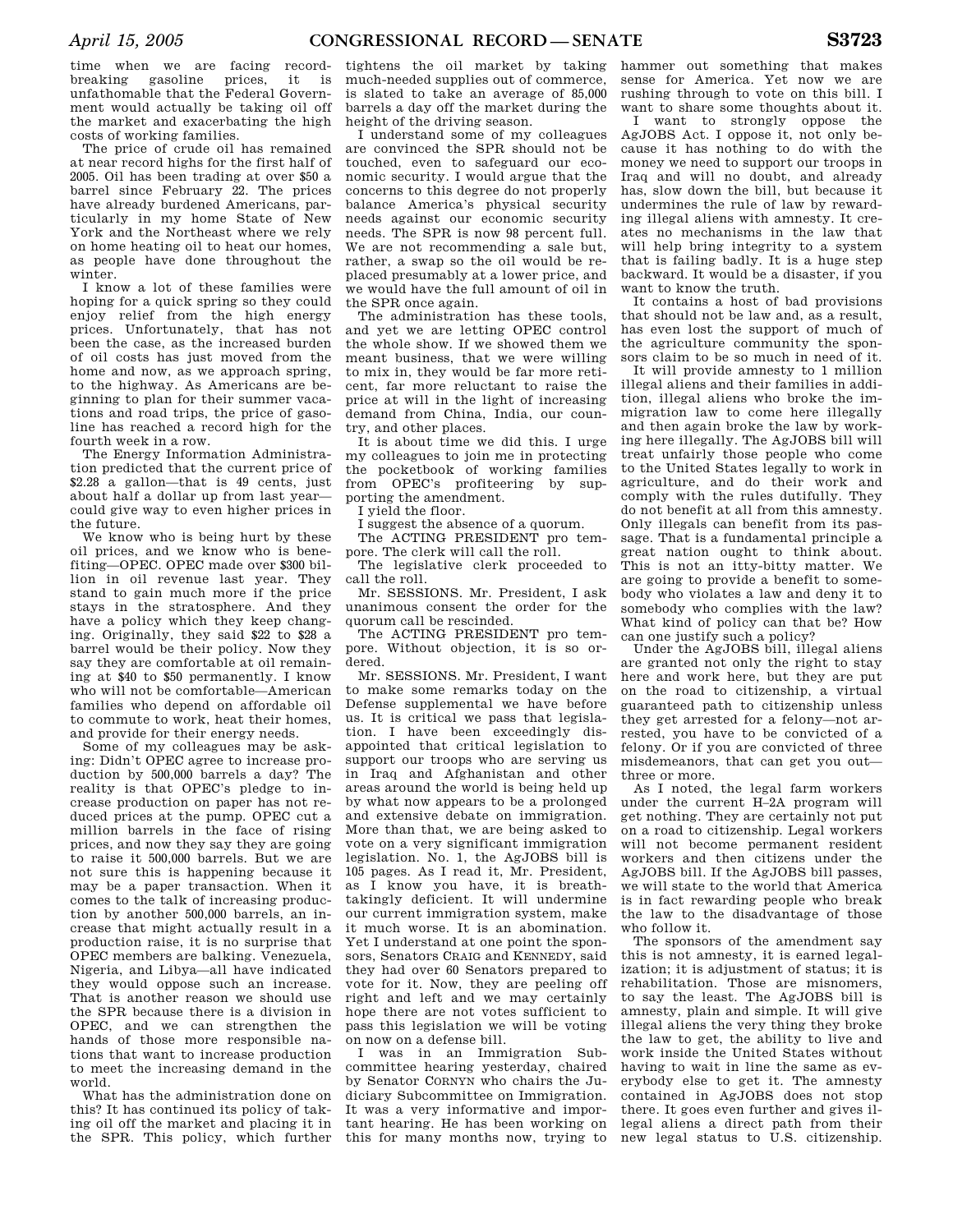Getting rewarded by being handed the exact thing you broke the law to get plus the ability to get citizenship is amnesty, I think, under any definition of it. It even goes far beyond the proposals President Bush has made that some have called amnesty, and he says it is not.

I am somewhat dubious about some of the ideas he has proposed. But his principles are clearly violated by this AgJOBS bill. Make no mistake about it, President Bush, for all his commitment to improving the ability of people to come to America to work, has never announced principles as breathtakingly broad as this.

Let us remind ourselves that criminal laws are involved here. Title 8, section 1325 of the United States Code says illegal entry into the United States is a misdemeanor on the first offense, a felony thereafter. Coming here illegally, regardless of why you came, is a criminal offense. Oftentimes, false documents and papers are submitted and filed. That is a criminal offense also.

Not only does it provide amnesty to illegal aliens who are already working here, it gives amnesty to the illegal alien's family, if their family is also illegally here. But if their family is still abroad and not here, the AgJOBS amendment allows the illegal alien to send for their family and bring them here, cutting in line ahead of others who made the mistake of trying to comply with our laws rather than break them.

According to a Pew report, there are at least 840,000 illegal immigrant workers who would be eligible for amnesty under this bill. Adding in one spouse and a minor child for each of those, the estimate can easily increase to 3 million immigrants—3 million, all of whom are defined only in the agricultural community, not in any other community in the country where it seems to me we would have a very difficult time on principle defining why agriculture workers get such beneficial treatment compared to any other worker who might be here.

Not only does AgJOBS give amnesty to the current people who are in our country illegally, but it extends that amnesty to illegal aliens who once worked in America but have already gone home. It actually encourages them to come back to the United States and puts them on a route that leads them to full citizenship. These are people who have returned home to their country, and we are putting them ahead of lawful workers who come here and may also want to be citizens one day.

The AgJOBS amendment will create a category of ''lawful, temporary resident status'' of agricultural workers who have worked at least 100 days in the 18 months prior to December 31, 2004. These are supposed to be workers who were here working, contributing to our economy, but they only have to work 100 days.

You have to read these acts. You can't just believe what you hear about them. I was trying to study it last night and things kept hitting me that almost take your breath away. One hundred workdays—do you know how that is defined in the act? An individual who is employed 1 or more hours in agriculture per day, that is a workday. For literally as many or as few as 100 hours of agricultural work in 18 months you are put on this track. That is not good policy. I don't know who wrote this bill. The details of it are extremely troubling.

Because the bill now only applies to agricultural workers, it is true the entire illegal population that is estimated to be in our country of 8 to 10 million will not be legalized under the bill. However, we can be quite sure the majority of those 1.2 million illegal agricultural workers will apply for amnesty if this amendment is passed.

Again I ask, what real principle can we stand on to say we need to give these people who are here illegally preference over people who might be working in some other industry?

Under the AgJOBS bill, an illegal alien is not deportable as soon as his paperwork is filed. No factfinding or adjudication on the application is necessary. It kicks in a protection that he cannot be deported. Maybe he has been charged with a felony, but the trial hasn't come along yet. It seems to me the procedure is guaranteed to go forward and they will be able to be put on this track. After the illegal alien gets the first round of amnesty, being granted temporary legal status under the AgJOBS bill, the bill gives them the opportunity to continue working in agriculture and apply for permanent resident status here in the United States. Thereafter that puts you in a position to become a citizen—guaranteed, unless you get in some big trouble.

There is no limit on the number of individuals who would be allowed to adjust to lawful permanent residence and eventually become citizens. If the illegal alien who meets the bill criteria has already left the United States, the legislation actually would encourage them to come back through the border to become a lawful temporary worker. As I read the legislation, they are allowed to do that by filing a petition. I believe it is called a preliminary petition. This petition is pretty interesting. The petition fundamentally is filed at the border with an officer, it says. And who is the officer? An officer is a member of a farm workers organization or an employer group, both of which are not representing the interests of the citizens of the United States but both of which have a special interest in having the alien come into the country. That is how they make their money. And they have to accept it if he produces virtually any document at all that would say he or she has worked in the country at sometime previously.

Later on my breath was taken away where it says in this act that the documents filed by the illegal alien are confidential. Read this:

Except as otherwise provided in this section, the Secretary [that's the Secretary of Homeland Security, who is supposed to be supervising all of this, under his jurisdiction] nor any official or employee of the Homeland Security or Bureau or Agency thereof may use the information furnished by the applicant pursuant to an application under this section. . . .

It goes on to say:

Files and records prepared for the purposes of this section by qualified designated entities [these are these employer groups. These are the farm worker organizations] are confidential, and the Secretary shall not have access to such files or records relating to the alien without the consent of the alien, except as allowed by a court order issued pursuant to paragraph 6.

Great Scott, you mean you file an application that is supposed to justify you to come into the country, and it is supposed to allow you to come in here, but the drafters of this legislation are so distrustful of our Government and the Secretary of Homeland Security that he is not even able to see the documents? I don't know how this became the policy of the United States.

The fundamental principle is that no nation is required to allow anyone to come into their country because they have sovereignty over their country. They set standards and try to adhere to them. Wise countries such as ours are very generous about how many people are allowed to come in. Some are far more strict—most are, in fact, more strict than are we. But no one has a right, automatically, to enter somebody's country. You enter by permission of that country. I don't think there would be anything wrong to ask the applicant to at least file a petition so the designated governmental official in charge of the operation can see it, instead of it being secret from them.

Frank Gaffney recently wrote a column entitled ''Stealth Amnesty.'' He is the president of the Center for Security Policy. We do have some security problems involving terrorism involved around our country. He summarized the AgJOBS bill by saying this:

By the legislation's own terms, an illegal alien will be turned into ''an alien lawfully admitted for temporary residence'' . . .

Just by fiat.

Provided they had managed to work unlawfully in an agricultural job in the United States for a minimum of 100 hours; in other words, for 21⁄2 weeks during 18 months prior to August 31, 2003.

I will continue to talk about the bizarre nature of this application process. Someone who is even not in the country who wants to come back into the country, as I understand it, who has worked in our country illegally for some period of time and have returned to their country, they want to come back; they file an application, a preliminary application, I believe the phrase is. They do not file it with the Government, they file it with a farm workers group or an employer group,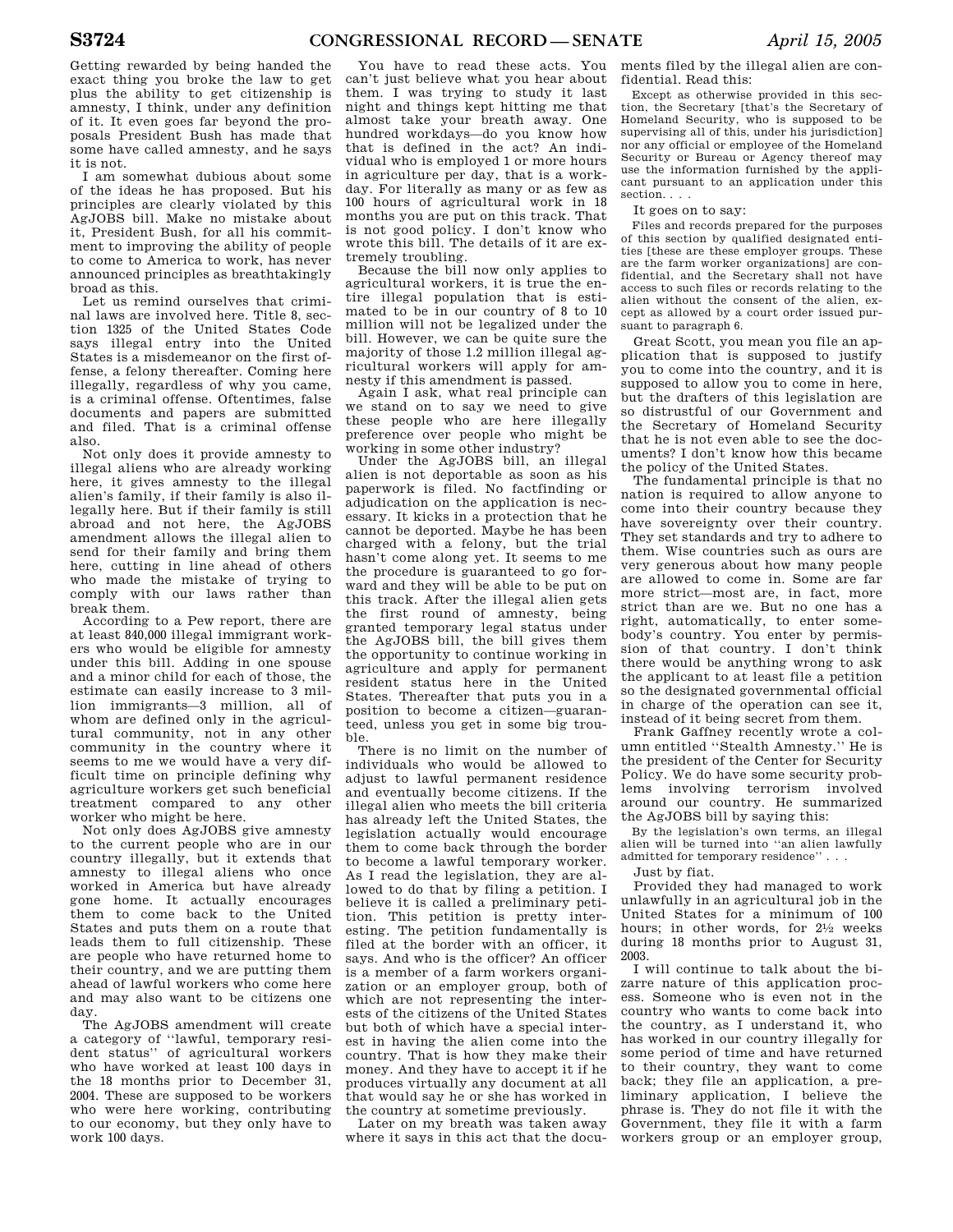both of which do not have a real interest in seeing that the laws of the United States are enforced.

It goes on. It is difficult to understand. I read from page 24 of the 205 page bill:

. . . the Secretary shall not have access to such files or records relating to the alien without the consent of the alien, except as allowed by a court order.

It goes on to say that ''neither the Secretary nor any official'' shall ''use the information furnished by the applicant pursuant to an application filed under this section,'' provided they cannot use it ''for any purpose other than to make a determination on the application or for enforcement.''

Then it goes on to state that ''nothing in this section shall be construed to limit the use or release for immigration enforcement purposes or law enforcement purposes'' of information contained in files and records of the Department of Homeland Security but that does not give them the ability to use the information contained in the paperwork filed with the employer group. Those papers the employer does not give to the Department of Homeland Security are kept secret and not available to law enforcement, the bill goes on to add that no information in the application can be used ''other than information furnished by an applicant pursuant to the application or any other information derived from the application that is not available for any other source.''

I was a prosecutor. I know how hard it was to handle these things. This bill will create a situation that makes these documents virtually unusable in making sure this system has integrity. Why do we want to do that? What possible reason do we want to have in legislation of this kind that would say when you come here and you present documentation into evidence that justifies coming here to do that—why shouldn't the information you present in your application be part of the files of the Government, be reviewable at any time by any agency of the Government, for any purpose for which they want to use it? Everybody else has to do that.

Before you can be a Senator, you have to disclose all your finances. That does not take me long, but for some people it takes a long time. We have to do that, but somebody who is not even a citizen, not even a resident of this country, can keep information secret even though they are asking to become legal permanent residents eligible for citizenship.

Mr. President, I will quote from an article by Mr. Frank Gaffney. This confirms what I have been saying, which is undisputable about the bill. We are not at a time in our history when we should be doing this. It is exactly opposite of what we should be doing if we want to create a new system of immigration that allows more people to come here legally, to work as their schedules are fit, with employers who may need them.

We can do that. We should do that. We can do better about that. We can improve current law. But to just willynilly allow people who could very well be very marginal part-time employees, who never worked much—to give them permanent resident status and citizenship for violating our laws is thunderously erroneous, in my view. It is just not good.

Mr. Gaffney goes on to say:

Once so transformed—What he means by that is once you have been transformed from an illegal person to a legal person by filing an application—they can stay in the U.S. indefinitely while applying for permanent resident status. From there, it is a matter of time before they can become citizens, so long as they work in the agricultural sector for 675 hours over the next six years.

But you only have to work, really 2,000 hours, or 1 year out of 6 years, but you have to stay in the agricultural sector.

Some have called this creating indentured servants. Why isn't it a form of indentured servitude? You have to come here. You are required to work for 6 years in agriculture. You cannot take some other type employment.

The Craig[-Kennedy] bill would confer this amnesty as an exchange for indentured servitude. The amnesty will be conferred—Mr. Gaffney goes on to say—not only on farmworking illegal aliens who are in this country—estimates of those eligible run to more than 800,000. It would also extend the opportunity to those who otherwise qualified but had previously left the United States. No one knows how many would fall in this category and want to return as legal workers. But, a safe bet is that there are hundreds of thousands of them.

If any were needed, S. 1645 [the AgJOBS bill] offers a further incentive to the illegals: Your family can stay, as well. Alternatively, if they are not with you, [and you are in the United States] you can bring them in, too cutting in line ahead of others who made the mistake of abiding by, rather than ignoring, our laws.

So the system would work this way. I do not think anyone would dispute this. Someone is here illegally. They are working in agricultural work. By the way, it defines, at the beginning of this legislation, what an ''employer'' means in agricultural employment. And it says:

The term ''employer'' means any person or entity, including any farm labor contractor and any agricultural association, that employs workers in agricultural employment.

So you have to work for an agricultural employer, but that does not indicate to me that you have to be working in agriculture. Maybe the company has some workers who are agricultural, and 90 percent of them are not. Maybe you could work for them the way this thing is written, regardless.

But the way this system would work is if they were here illegally over a period of 18 months—if they were here just 18 months—and had worked 100 hours in agricultural employment during that 18 months, the Secretary shall make them a lawful temporary resident—required to, unless they committed a serious crime or something.

Then, over the next 6 years, if they were to work in agriculture for up to 2,060 hours—that is about 1 year's work—over 6 years in agriculture, they become a legal permanent resident. Then if you just hang along there for 5 years, you can become a citizen.

Now, I do not see where this can be supported by somebody saying they earned their citizenship. Citizenship should not be bought and paid for in labor. Why? Well, they worked for compensation, they wanted to work for compensation, this is not something we forced them to come here and do, they were paid like every other American is paid. You earn your pay for the work you perform. I do not know that you should earn additional benefits because you work. All the while, of course, the lawful H–2A workers are still required to go home when their time is up. They only receive pay for working, why should we give illegal workers more than that.

The AgJOBS amendment goes so far as to provide free legal counsel to illegal aliens who want to receive this amnesty. All Americans don't get free legal counsel. There is no notice in this bill that suggests they have to have any low-income level or have no assets to get the legal services this bill gives to illegal alien workers. It provides that the Legal Services Corporation can expend their funds and shall not be prevented from providing legal assistance directly related to an application for adjustment of status under this section.

Again, we are now giving them free legal status, free legal services, and we are allowing them to go to these groups, these farmworker organizations or employer groups, to help them with that. The AgJOBS amendment provides all that in that fashion.

Let me talk about another item in this amendment an item that restricts the rights of employers. I don't know how every State does it. I think probably a substantial number of States, like my State of Alabama, have laws that provide for employment at will; that is, unless an employee has a contract, they work for the company and they can leave the company whenever they want and the company can terminate them whenever they want. That is Alabama law. I am rather certain of that. But if you come in under this act, you get an enhanced protection over American citizens. Prohibition: No alien granted temporary resident status under subsection (a) may be terminated from employment by any employer during the period of temporary resident status except for just cause. And they set up an administrative law process, an arbitration proceeding to have all these trials. The burden of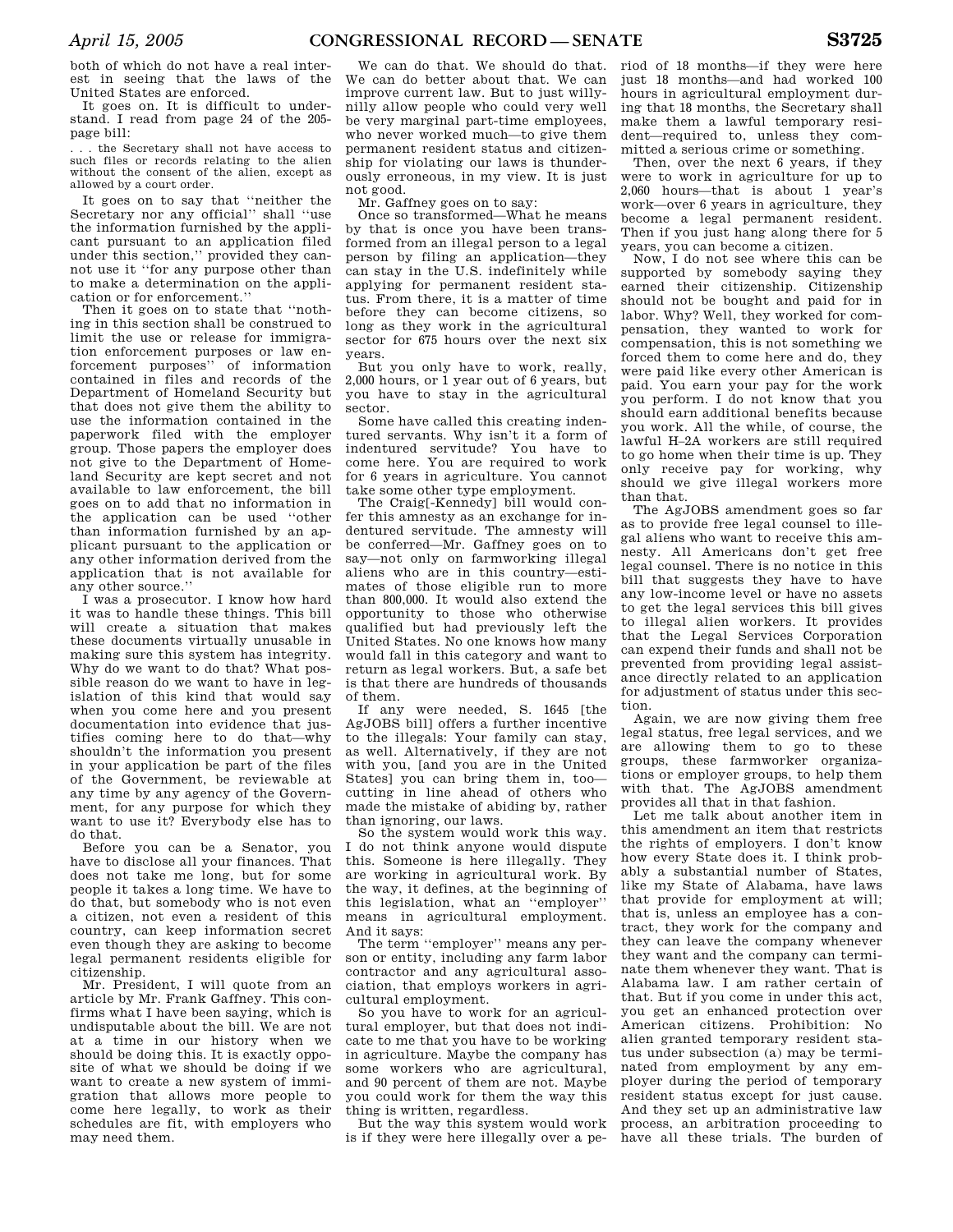proof is on the employer to demonstrate just cause for termination, and he has the burden to prove it by a preponderance of the evidence.

Once again, we are entering into a complex legal deal here we need to avoid, providing legal rights and protections to noncitizens who have violated the law that are not available to American citizens.

Presumably, there are two farmworkers on this farm somewhere. One of them is an American citizen—in Alabama, let us say—and the boss wants to fire one of them. If he fires the temporary resident alien, he has to go through arbitration and hire a lawyer and defend himself and be sued. As a matter of fact, it goes on to say that doesn't end it. That is one additional remedy the worker can have. He can still sue the employer for any kind of fraud, abuse or harassment or any other thing that some trial lawyer may pursue. So it doesn't end it. The evidence apparently can be utilized from that trial into a next trial.

I am concerned about that. I believe it is an unnecessary litigation that is going to impact our country adversely. That is why you will see that agricultural groups are not supporting this AgJOBS bill.

What we really should do is follow the recommendations made to us over the years by immigration commissions of Congress that have been created for the specific purpose of providing advice and counsel to us on how to effect immigration reform. In 1992, 6 years after the last illegal alien agricultural worker amnesty passed in 1986 as part of the Immigration Reform and Control Act, the IRCA, the Commission on Agricultural Workers issued a report to Congress that studied the effects of the 1986 agricultural amnesty called the Special Agricultural Worker Program.

One of the first things the Commission acknowledged was the number of workers given amnesty under the bill had been severely underestimated. The Commission reported the SAW Program legalized many more farmworkers than expected:

It appears that the number of undocumented workers who had worked in seasonal agricultural services prior to the IRCA was generally underestimated.

What else did the Commission find? Did it suggest that this solved the problem of workers in America in agricultural industry? Did it fix the problem that they tried to fix in 1986?

They say this:

Six years after the IRCA was signed into law, the problems within the system of agricultural labor continued to exist. In most areas, an increasing number of newly arriving unauthorized workers compete for available jobs, reducing the number of workers available to all harvest workers—

That is, those who were given amnesty and those who are citizens and contributing to lower annual earnings.

Did the Commission recommend we pass a second legalization program such as AgJOBS? What did they say

that might help us on that? They said this:

A worker specific and/or industry specific legalization program, as contained in the IRCA, should not be the basis of future immigration policy.

This was 6 years after we did the last one. They had a commission study it. This is what they concluded. What do they suggest we ought to do? What did the Commission recommend? They said the only way to have structure and a stable agricultural market was to increase enforcement of our immigration laws, including employer sanctions, and reduce illegal immigration:

Illegal immigration must be curtailed. This should be accomplished with more effective border controls, better internal apprehension mechanisms, and enhanced enforcement of employer sanctions. The U.S. Government should also develop better employment eligibility and identification systems, including fraud-proof work authorization documents for all persons legally authorized to work in the United States so that employer sanctions can more effectively deter the employment of unauthorized workers.

That is what they recommended. That is what we haven't done. In fact, we are in an uproar over this rather minor Sensenbrenner language the House put on their bill that deals with national security and a way to make ID secure and other matters consistent with recommendations of the 9/11 Commission. So it appears that the Senate does not want to do that but what we want to do is continue to pass these amnesty bills. This should not be happening.

Restoring our ability and commitment to successfully enforce our immigration laws is the only long-term solution. A real solution will not reward illegal behavior by handing out amnesty to people here illegally, but instead will require effective control of our borders, active policing in the interior, and participation among all levels of law enforcement. Of course, it includes improving the laws that we have to allow, where needed, more people to come legally in a system that actually works. But to have any system at all, of course, that must be created with an enforcement mechanism that works. We have never created such a mechanism and now it is time to do so.

I introduced a bill last Congress—and will introduce, again—that would strengthen the United States' ability to enforce our immigration laws. The Homeland Security Enhancement Act would clarify for law enforcement officers of a State, county, and city that they do have authority to enforce immigration violations while carrying out their routine duties.

They don't have authority to deport or try, but they have a responsibility, in most instances, to detain people they identify as being here in violation of the law and contact Federal officials to process that individual after that. They have been told, and been confused about, what their authority is. I have written a law review article on it,

aided by my assistant here, my counsel, Cindy Hayden. We researched the law and came to that conclusion.

The law provides the authority, in virtually every instance, but lawyers have confused cities and counties and police and sheriffs, and they are not participating in anything the way they would like. We are not talking about forcing them to do anything. We are trying to make sure we pass legislation that clarifies existing law and makes it clear they have the ability to serve and assist our country. It would increase the amount of information regarding deportable illegal aliens entered into the FBI National Crime Information Center database, making the information more readily available to local officials.

This is a big, big deal. In the hearing Senator CORNYN chaired yesterday, we had a person from the Department of Homeland Security who is in charge of detention and removal, and what we learned was that over 80 percent of the people who are detained, processed and found to be here illegally are released on bail while the government arranges for their deportation. It is not surprising they don't show up to be deported. Even after they are given a hearing and found to be here in violation of the law, they are consistently released on bail, and 80 percent of those don't show up to be deported. Then, we now have some 400,000 absconders. Now, Mr. President, if a Senator gets a DUI in Kansas or someplace and you don't show up for court, they put your name in the database, and if you get stopped for speeding somewhere in some other State, they will pick it up. So they are a fugitive, but their information is not being put into the NCIC.

I know police officers. I was a prosecutor for over 15 years. I asked them about this. They tell me they do not even bother to call the Federal Immigration officials if they apprehend someone that is illegally here because they won't come and get them. So they have just given up. They are prepared to help. What a great asset that would be. But, no, we have not seen fit to do that.

But more importantly, the 400,000 absconders are not in the National Crime Information Center computer. So when a State officer apprehends someone, and they have a name and they want to run it through the wanted persons database they would use for an American citizen, they run the birth date, the driver's license, or other identifying characteristics, and it tells them whether there is a warrant out for their arrest.

That is how most people are caught today who violate the law and who are fugitives. Most of them are caught in simple traffic stops. Don't tell them because they will quit speeding. But that is how we catch them—when they get in a fight somewhere and the police runs their name and there is a warrant out in Texas for them for assault or something.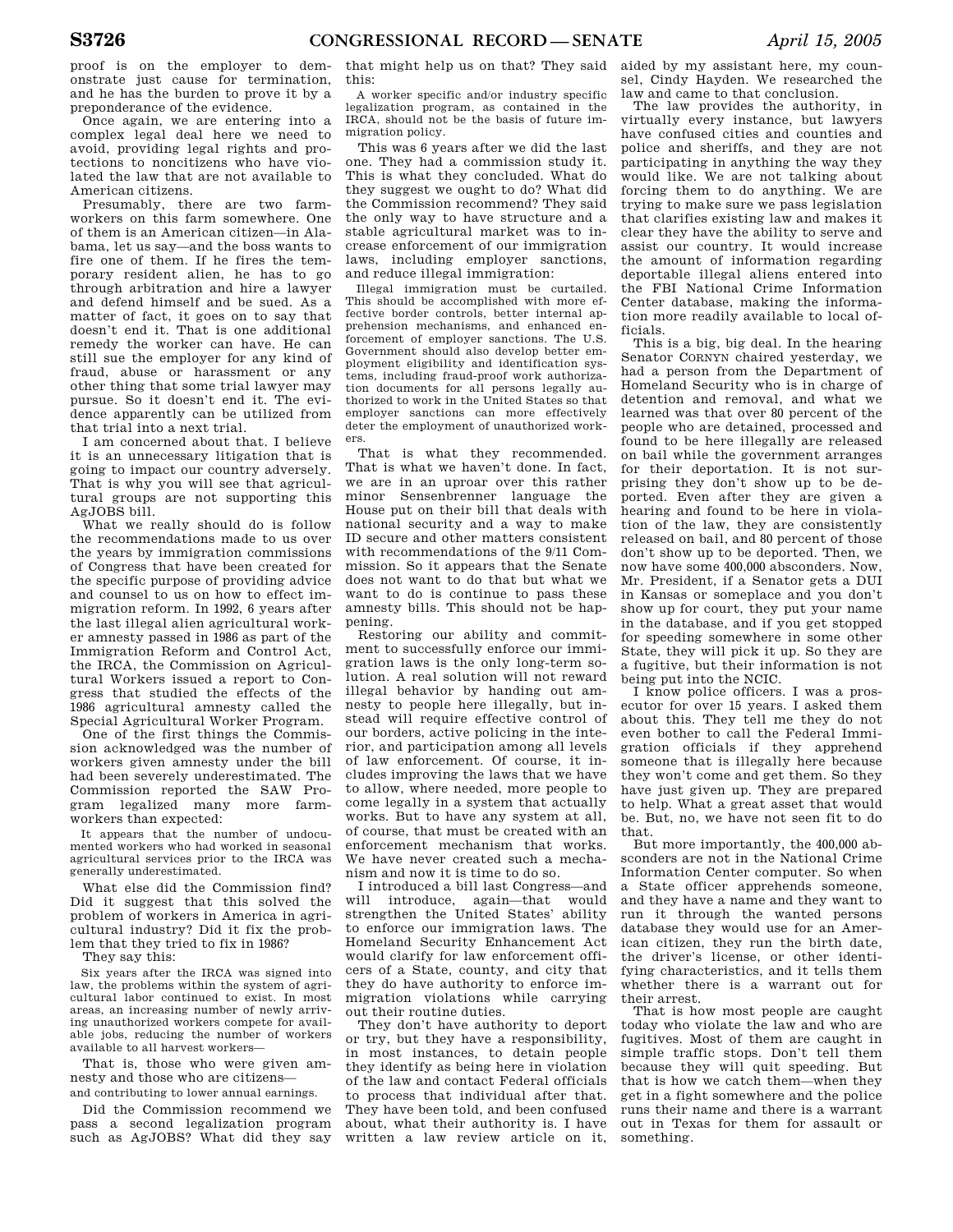We raised Cain last year about that and asked the tough questions of a number of the Department officials. They said they would try. So out of 400,000, we learned there are about 40,000 of those names they found time to put in the NCI Center computer system that is available at city, county, and police offices out in the country. That indicates to me how confused we are about how to make this system work.

I want to say this. I absolutely believe that we have one big problem on our minds; that is, we think it cannot be done. We think we cannot enforce immigration laws, that we might as well just quit. Well, under our present way of doing so, that is correct. However, if we create a more generous way for people to come here legally that is simple and understandable, and if we enhance our enforcement abilities and if we quit rewarding those who come illegally, you will begin to see the numbers change. As a matter of fact, there is a tipping point out there I am absolutely convinced exists.

If we enhance the enforcement of those who come illegally, we quit providing those who are here illegally with benefits, we increase border enforcement, and we enhance the way for people to come here legally to work, and we make that easier and will get more support from countries from which these people come, we can tip this thing. As the number that come into the country illegally goes down, and as our enforcement effort and officers are increased, you will have a tremendous change in the number of enforcement officers per illegal. That is when you make progress. That is what happened in crime.

The crime rate has been dropping for the last 20 years. As it drops, we don't fire policemen. We have gotten more policemen per crime, so they have more time to work on crime. They are doing a better job of apprehending repeat offenders and putting them in jail. The crime rate has broken. Instead of going up, as it did in the 1960s and 1970s, it has been going down for over 20 years. We can do that here. It will affirm America's commitment to the rule of law. To do that, we are going to need additional bedspace for detention, and we cannot continue to release people who have been apprehended on the street so they just disappear again. We have to require the Federal Government to receive and process people who have been apprehended by local law enforcement. We need to make sure the system provides them a fair hearing, but it also needs to be a prompt hearing. If someone is in violation of the law, the system should work rapidly and not with great expense. Those are some of the things I am concerned about in the bill I have offered. But there are many other problems of a similar nature that need to be dealt with.

We are a nation of immigrants. America openly welcomes legal immi-

grants and new citizens who have the character, integrity, the decency, and the work ethic that have made this country great. But they are concerned, rightly, about the politicians in Washington who talk as though they hear them when they cry out for a system that works, and we say we are working on it. What do we do? We came up with an AgJOBS bill that absolutely goes in the wrong direction. The same people who are supporting that bill, for the most part—although not Senator LARRY CRAIG—are opposing my bill, for example, that would enhance law enforcement authority for local officers, and they wonder if we have any commitment at all here to enforce the law. They have every right to do so because I will tell you, from my experience in talking with police officers in my State, nothing is being done. Until we put our minds to it, nothing will be done.

How do we go from here? What should we do? In my view, we need to pass this emergency supplemental to support our troops. We need to reject all immigration amendments on it. We need to follow President Bush's lead and have a serious debate and discussion on this issue.

We need to agree on certain principles about how it will be conducted. We are going to have a legal system that works. We are going to be humane in how we treat people who come here. We are going to consider American needs. It is not going to be an unlimited number. And we are going to create a legal system that works.

We can do that, and we should do that. A lot of work is going on toward that end right now. Senator KYL and Senator CHAMBLISS have a major bill to deal with some of these issues. Senator CORNYN, a former justice of the Texas Supreme Court, a former attorney general of Texas, is doing a real good job in managing the Immigration Subcommittee of the Judiciary Committee and is considering all these issues. Then sometime later this year, I think, we might as well get serious, bring something up and try to make some progress. Who knows, maybe even the President should appoint an independent commission of people who understand this issue—we have had commissions before—and make some specific recommendations about how we ought to proceed. That could work, in my view.

Right now the American people lack confidence in us, and they have every right to lack confidence in us because we have created a system that is flawed, it is not working. It is an abomination, really.

I want to share this information with my colleagues. Farmers who are supposed to be benefiting from this act, the agriculture workers amnesty legislation, do not want it. Maybe some farm groups in Washington or lobbyists are for it. Maybe some big agricultural entities want it. But I have in my hands an open letter from the South-

eastern Farmers Coalition. It is signed by a list of organizations and individual H–2A program participants, people who utilize farm workers from out of the country who are ''the overwhelming majority of H–2A program users in the country.''

The list of signatories to this letter is expansive, including the North Carolina Growers Association, the Mid-Atlantic Solutions, the Georgia Peach Council, AgWorks, the Georgia Fruit and Vegetable Association, the Virginia Agricultural Growers Association, the Vidalia Onion Business Council—I am sure that is a sweet group and the Kentucky-Tennessee Growers Association.

The letter states:

Farmers in the Southeastern United States are opposed to Senate bill S. 1645 introduced by Ted Kennedy and Larry Craig. It is an amnesty for illegal farm-workers. It does not reform the H–2A program. Please oppose this legislation.

The text of the letter, which asks me to oppose the bill, says:

[AgJOBS] is nothing more than a veiled amnesty. While everyone, it seems, agrees that the H–2A program desperately needs reform, this legislation does not fix the two most onerous problems with the program: the adverse effect wage rate and the overwhelming litigation brought by Legal Services groups against farmers using the H–2A program.

In fact, it explicitly provides for more such litigation. The letter goes on to say:

The Craig-Kennedy-Berman reform package provides a private right of action provision that goes far beyond legitimate worker protections and expands Legal Services' attorneys ability to sue growers in several critical areas. These lawyers, who have harassed program users with meritless lawsuits for years, will continue to attack small family farmers under the new statute.

Supporters of Craig-Kennedy-Berman have endorsed this alleged reform believing in a misguided fashion that it will bring stability to the agricultural labor market. It will not. It will create greater instability. As illegal farm workers earn amnesty, they will abandon their farm jobs for work in other industries.

Continuing this letter:

Many of the attached signatories have been actively involved in negotiations surrounding this legislation. The following groups have broken ranks with the American Farm Bureau.

As a matter of fact, I think the Farm Bureau has now switched sides on this bill, and they are no longer endorsing it. They are not supporting it now. They have changed their position.

They continue:

You are likely to hear that the majority of agriculture supports this bill. The industry, in fact, is split.

But, in fact, the trend has been the other way against it.

They go on:

History has demonstrated that the amnesty granted under the Immigration Reform and Control Act of 1986 was a dismal failure for agriculture employers. Farm workers abandoned agricultural employment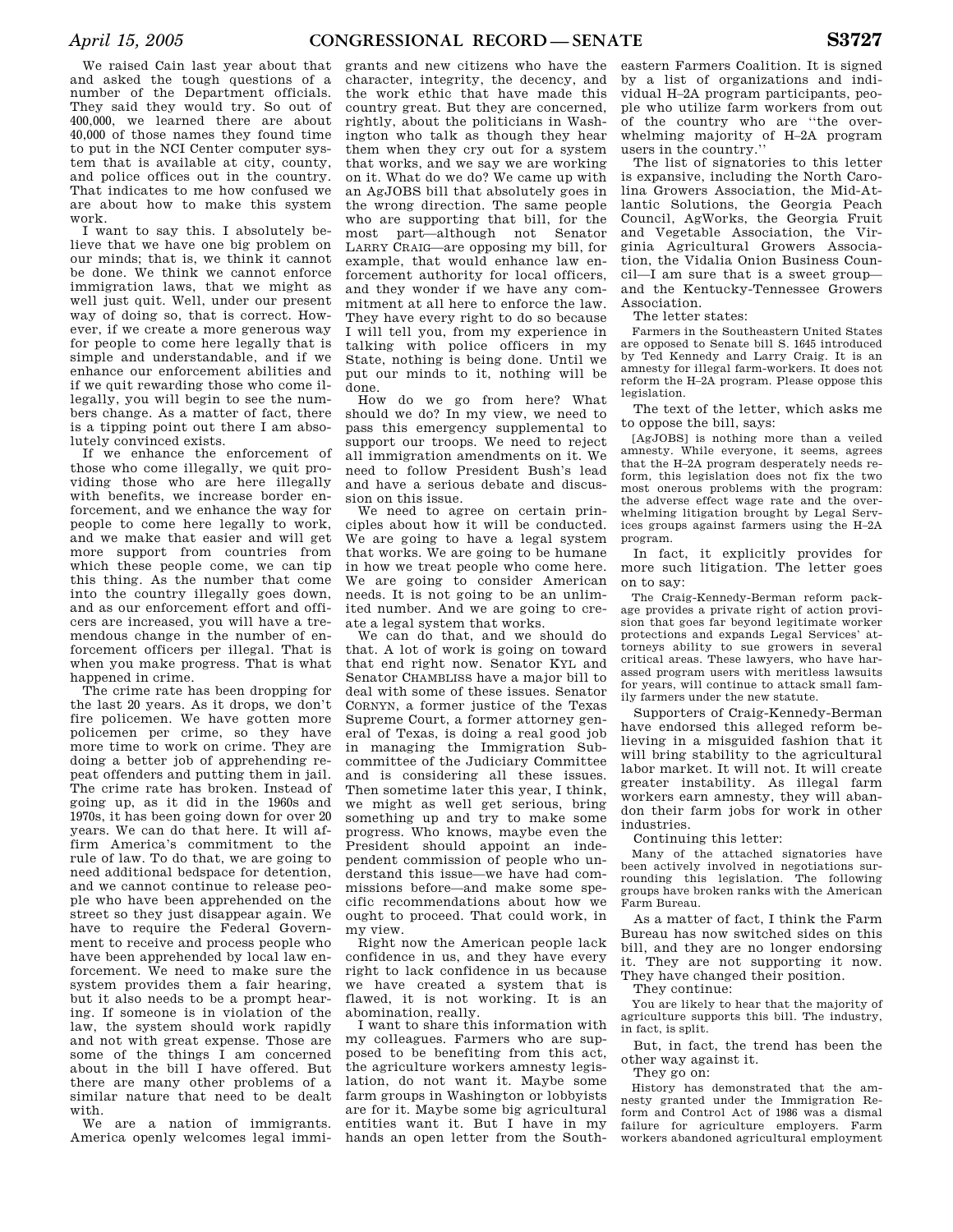shortly after gaining amnesty and secured jobs in other industries.

I also received a letter last week from two growers in Alabama who favor improving the ability to utilize foreign workers. They strongly support that. But still they asked me to oppose the AgJOBS legislation.

Tom Bentley of Bentley Farms, which grows, packs, and ships peaches from Thorsby, AL, and Henry Williams, head of the Alabama Growers Association, write:

In the coming days, you may be asked to vote on legislation offered by Senator Larry Craig and Senator Edward Kennedy that purports to significantly reform the present H– 2A agricultural worker program by providing an earned amnesty to hundreds of thousands of undocumented farm workers now present in the United States.

Despite claims that this bill is bipartisan and represents the interests of all agricultural employers, growers in the Southeastern United States do not support the passage of this legislation.

This bill is not H–2A reform as touted, it is simply an amnesty bill for a selected group of workers.

If farmers who make up a majority of H–2A employers are opposed to AgJOBS because it is amnesty for illegal workers and it does not reform the H–2A program, why should we pass it? Who supports this amendment? I believe the supporters who are advocating it are really not in touch with the desires of the American people and the desires of the farmers they claim to represent. In fact, I am not sure the authors understand just how far this bill goes and just how many serious problems exist within it.

I do not think that I am out of touch with the American people. I certainly believe the principles I have advocated are consistent with the rule of law that I cherish in our country, and I am troubled to see it eroded in this fashion. I believe reform is necessary. I believe we can achieve reform. I believe we need to spend some time on it. I do not think it can be done piecemeal. I originally thought it had to be done comprehensively. Then somebody convinced me we could break it up. But the more I look at it, the more I see the nature of it. Why would we want to spend all this time on one group of workers, agricultural workers? There are other workers who are facing the same challenge. Why not fix this problem in a generous way for foreign workers to come and work, a generous way to achieve citizenship, a focus on the real needs of America, not just laboring immigrants. We need people who have Ph.D.s, brain power, scientific people who may cure cancer one day. We need more of those kinds of people, too.

We need to look at it comprehensively. Draw up a system that works. But one that allows us to honor the heritage we have been given as Americans, the heritage that draws so many people—our heritage of the rule of law—is being eroded terribly today.

I thank the Presiding Officer for the time, and I yield the floor.

Mr. REID. Mr. President, I have an amendment that is pending. The distinguished majority leader will make the decision as to what votes are going to occur on Monday evening. I want to get my debate out of the way, hoping this amendment, which is probably germane postcloture—maybe we could do it at that time and get it over with.

Over this past recess I had the good fortune to travel to the Middle East. I visited Nevada troops in Kuwait before they went to Iraq. It was a great trip for me, one I will never forget. But I saw firsthand what has been accomplished in the face of very difficult and dangerous conditions in Iraq. I was also able to see that every American should be very proud of the unheralded service these courageous service men and women perform each day.

The 1864th Transportation Unit from Nevada hauls the goods from Kuwait to Iraq. This is where we hear about some vehicles needing more armor. These vehicles need more armor, but when they get an order they get in the truck and off they go, men and women.

I also received briefings on the status of our efforts to secure and rebuild Iraq. During a helicopter flight over Baghdad, it was very clear that big city one time was in shambles. The process of rebuilding Iraq has started, thanks to generous assistance of the U.S. taxpayers, but a lot of it doesn't show.

The amendment I offer today seeks to honor the sacrifices of our troops and taxpayers on behalf of the Iraqi people and ensures that other nations of the world keep their commitment in this worthwhile effort.

I want to spend a few minutes discussing the details of what we and other nations around the world are doing to secure and rebuild Iraq.

Presently, there are more than 150,000 Coalition troops in Iraq. More than 130,000 of them are Americans, such as the 1864th I saw in Kuwait that drives on a continual basis into the middle of Iraq.

Since the beginning of this war, more than half a million U.S. military personnel have served in Iraq. The story is remarkable. It is remarkable because it is similar to the international effort to rebuild Iraq.

While this Nation has appropriated more than \$20 billion in direct assistance for Iraqi reconstruction, the rest of the world combined has produced about half of that. When I say ''produced,'' it is only in talk. Even more startling is the fact that the vast majority of the commitments made by these other countries have been in the form of loans and credits rather than hard cash such as we have provided. In short, this Nation has done more than its fair share to secure and rebuild Iraq.

As I noted at the outset, it was clear from my recent trip that a great deal more needs to be done in construction, and that is an understatement. We are not as far along as the administration

promised we would be at this point of the conflict; and the cost to the U.S. taxpayers of our country for operations in Iraq has far exceeded the estimates the administration provided us prior to the start of this war.

The failure of the international community to keep its commitment is one reason why reconstruction developments in Iraq have not proceeded as they should. According to the State Department's sixth quarterly report, the international community has actually delivered only \$1 billion of the \$13.5 billion promised.

As for the cost to the U.S. taxpayers of the Iraq reconstruction, administration officials declared that Iraq itself could cover a substantial portion of these costs. Shortly after the war started, Deputy Defense Secretary Wolfowitz told the House Budget Committee, ''There's lots of money to pay for this. It doesn't have to be U.S. taxpayer money. We are dealing with a country that can easily finance its own reconstruction, and relatively soon.'' U.S. AID Director Andrew Natsios was even more explicit in his statement nearly a month later:

The rest of the rebuilding of Iraq will be done by other countries who have already made pledges, Britain, Germany, Norway, Japan, Canada, and Iraqi oil revenues, eventually in several years, when it's up and running and there's a new government that's been democratically elected, will finish the job with their own revenues. They're going to get in \$20 billion a year in oil revenues. But the American part of this will be \$1.7 billion. We have no plans for any further-on funding for this.

I think it's fair for the American people to ask why the Iraq reconstruction has not proceeded as promised by this administration? Why, when the United States military and our taxpayers have done so much, the international community has done so little, failing to keep even its relatively modest reconstruction commitment? Any why have the administration's statements that the people of Iraq and other nations would cover the bulk of that country's reconstruction costs proven to be so wrong?

I think it is time we restored some equity, fairness, and shared sacrifice with other nations on the reconstruction efforts.

I haven't talked about the deaths of our soldiers, the sacrifices they have made being wounded. I am talking today only about money. The commitment other countries have made has been very small in actual personnel, very large in talk and very short in dollars. and our taxpayers have more than lived up to their commitment to the people of Iraq. It's long past time that the rest of the world do the same. That's what my amendment seeks to do.

My amendment is quite straightforward. This amendment does not affect roughly \$17 billion of the \$20 billion that Congress has appropriated for Iraq reconstruction assistance. the administration is free to do with that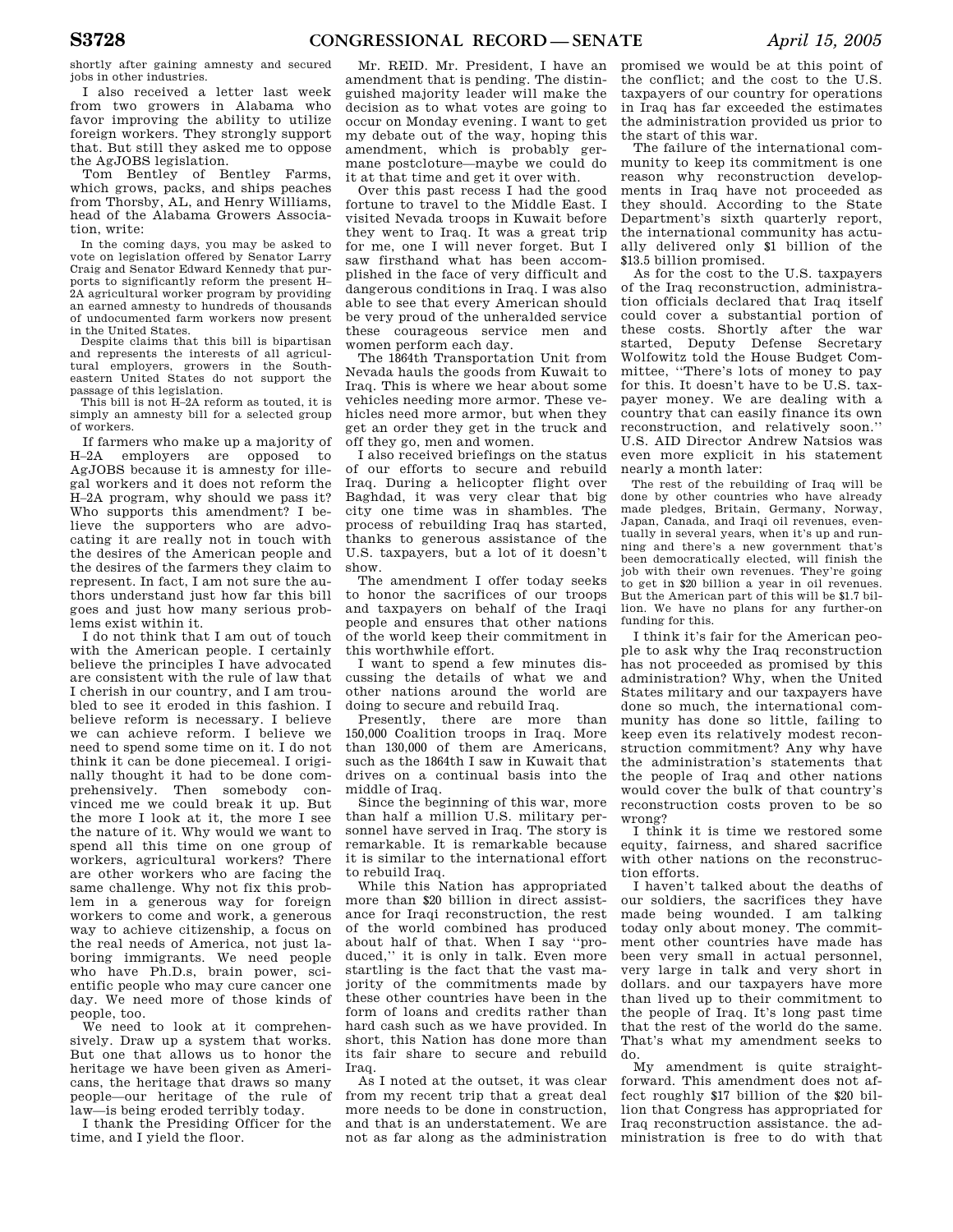amount as they see fit and when they see fit.

And it gives the President two clear options that he could take to gain access to the remaining \$3 billion.

First, the President can easily gain unfettered access to the remaining funds by merely certifying that other nations who have made financial commitments to help Iraq at the Madrid Donor's Conference and in other donor meetings since 2003 have fulfilled those commitments.

Second, if the President is unable to make that certification, this amendment provides him with yet another way to gain access to and spend the remaining funds we have appropriated. he can simply certify to the Congress that: No. 1, his representatives have made a good faith effort to persuade other nations to follow through on their previous financial commitments to Iraq; No. 2, the sale of Iraqi oil or other Iraqi sources of revenue should not be used to reimburse the United States Government for our reconstruction assistance; and No. 3, despite the failure of these other nations to live up to their financial promises and the inability of Iraq to reimburse us for a significant portion of our reconstruction costs, continued American spending on Iraqi reconstruction is in the national security interests of the United States.

These are very simple, clear and straightforward certifications. The amendment does not require others to pay for U.S. military operations, nor does it seek to shut down the reconstruction process.

I recall what the military commanders on the ground have said about the importance of delivering reconstruction aid as a means of putting a dent into the insurgency. As the former Commander of the First Calvary in Baghdad often talked about, where reconstruction efforts were successful and where the citizens had power, clean water and basic services, the attacks against American forces went down.

Let us be clear. I am not arguing against continuing to help the Iraqi people with the reconstruction of their country. I am not in favor of putting insurmountable hurdles in front of the President as he seeks to carry out these efforts.

Rather, I am simply saying that in light of all that America's troops and taxpayers have done for the people of Iraq and the world, it seems only reasonable to expect that other nations will live up to their commitments and that this administration would want to hold them accountable.

We should be looking for ways to strengthen the President's negotiating hand when dealing with these other countries, and that's what this amendment does.

Passing this amendment gives the President greater leverage in getting other nations to follow through on their previous commitments. The President can cite this Congressional action, highlight the fact that the Congress is closely monitoring the international contributions coming into Iraq, and let them know that there is growing concern in the Congress about their inability to live up to their past promises.

For those who argue that passing this amendment will slow down the reconstruction, nothing could be further from the truth. As I've already stated, the State Department and AID cannot spend the money they already have.

Through six quarterly reports, the U.S. has spent only \$4.209 billion in Iraq, an average of \$701.5 million per quarter. At this rate, it will take over 5 years for all the money to be spent.

In other words, at the current pace, the Bush administration would be over before we would spend their reconstruction money that we have already provided last year.

If this amendment passes, the reconstruction money will flow unaffected for many years, perhaps through the end of President Bush's term. At that point, he or a future President merely needs to issue a certification to ensure the continued flow of the money.

Iraq needs to become the world's concern, not strictly our concern. We owe that to our soldiers and to the American taxpayers who have been both patient and generous and have borne an unusually high burden. If you want to support the troops, our taxpayers, and give the administration the leverage to get the rest of the world to live up to their commitments, this amendment should be supported.

## HIGHWAYS

Briefly, we need to a highway bill. We have received all kinds of letters from different entities saying we must do a highway bill. According to a report by the American Association of State Highway and Transportation officials, the uncertainty caused by the short-term extensions to the surface transportation program has cost billions of dollars in project delays and thousand and thousands of jobs. This is an alarm.

I have letters from over 20 groups ranging from state and local governments to major trade associations, all urging immediate consideration of this important bill. When we finish the supplemental, I urge the majority leader to move forward on the highway bill.

Yesterday, Senators BAUCUS, INOUYE, JEFFORDS, SARBANES, and I sent a letter to the majority leader requesting that he bring the surface transportation reauthorization bill to the floor for consideration prior to the completion of this April work period. I hope we can do that. It is so important.

Senator BAUCUS and Senator BOND, the people leading that subcommittee, have done a wonderful job. We have a bill ready to go. I hope we can do that soon.

I ask unanimous consent a letter from 18 trade associations be printed in the RECORD in addition to a letter from

virtually all State and local government organizations, the National Governors Association, and the letter I previously mentioned from the Democratic leaders.

There being no objection, the material was ordered to be printed in the RECORD, as follows:

APRIL 13, 2005.

Hon. BILL FRIST,

*Majority Leader, U.S. Senate,* 

#### *Washington, DC.*  Hon. HARRY REID,

*Democratic Leader, U.S. Senate,* 

*Washington, DC.* 

DEAR SENATORS FRIST and REID: With the 109th Congress well underway, we urge you to schedule Senate floor consideration of legislation to reauthorize the federal highway and transit programs for this month. The Transportation Equity Act for the 21st Century (TEA–21) expired September 30, 2003, and the programs continue to operate under a series of extensions. The Senate has repeatedly expressed its will about the importance of addressing the nation's transportation challenges and there is no substantive reason to delay consideration of this bill.

TEA–21 reauthorization may be one of the few measures the Senate will consider this year that will pass with overwhelming bipartisan support. This board support, combined with the May 31 expiration of the latest short-term extension of the highway and transit program, presents a compelling case for Senate action so that conference negotiations may begin with the House of Representatives, which approved its multi-year reauthorization bill March 10.

The nation's surface transportation infrastructure needs and safety concerns continue to grow, yet lack of a long-term funding commitment by the Federal government is impeding states' ability to plan and let transportation improvement projects that will help create American jobs, ease pollution creating traffic congestion and address highway safety. With substantial groundwork completed on TEA–21 reauthorization over the last two years, the authorizing committees with jurisdiction over the legislation are well prepared for Senate consideration of a reauthorization bill.

We urge you to schedule TEA–21 reauthorization legislation for Senate floor action as soon as possible and allow the Senate to again work its will on this critical matter.

Sincerely,

American Road & Transportation Builders Association, Associated General Contractors of America, U.S. Chamber of Commerce, American Association of State Highway & Transportation Officials, Associated Equipment Distributors, Association of Equipment Manufacturers, International Union of Operating Engineers, National Ready Mixed Concrete Association, American Public Transportation Association, American Concrete Pipe Association, American Concrete Pavement Association, National Utility Contractors Association, Portland Cement Association, National Asphalt Pavement Association, United Brotherhood of Carpenters and Joiners of America, American Society of Civil Engineers, National Stone, Sand & Gravel Association, Laborers-Employers Cooperation and Education Trust.

## APRIL 12, 2005.

Hon. BILL FRIST, *Office of the Senate Majority Leader, Capitol Building, Washington, DC.* 

DEAR MAJORITY LEADER FRIST: On behalf of the nation's state and local governments, we